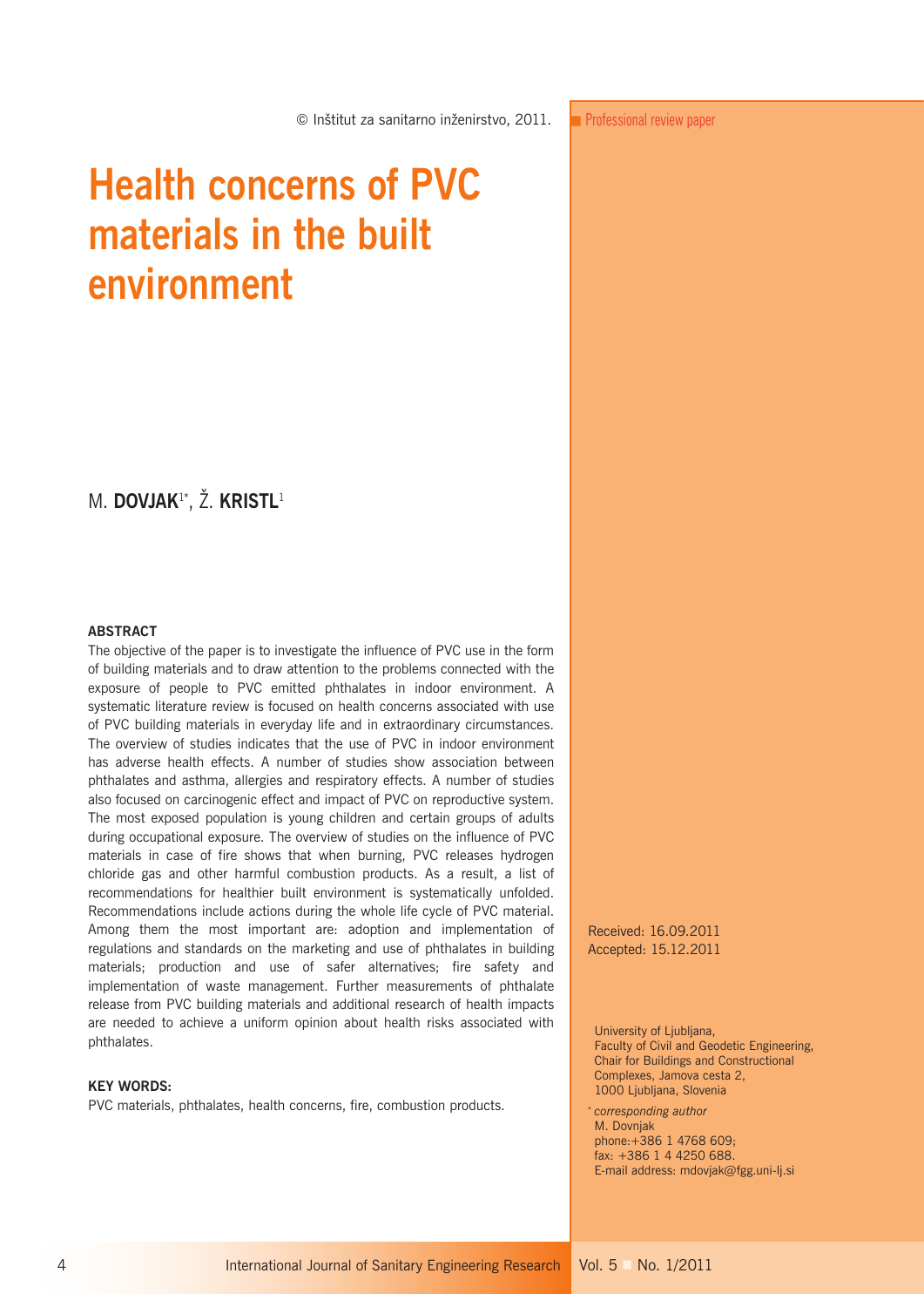## **1. INTRODUCTION**

Polyvinyl chloride (IUPAC name: polychloroethanediyl, hereinafter PVC) is a thermoplastic polymer and one of the most widely used materials in our everyday life. PVC is present in a large variety of products, due to simple moulding, firmness and inexpensiveness [1]. For example floor furnishing, window frames, food wraps, hair gel, shampoo, paper clips, credit cards, automobile seats and toys are just some of the items that contain PVC. European PVC organisation [1] states that on the global level, demand for PVC exceeds 35 million tonnes per year and it is in constant growth  $(+5\%$  on global, average), with higher growth rates in the developing countries. In Europe (EU-27), the production of PVC products – including exports – totals about 8 million tons per year. European PVC resin consumption totals some 6.5 million tons per year, or 15 % of all plastics use in Europe, with an average growth of 2 %-3 % per year [1]. PVC is widely used in various industries, such as food, agricultural, pharmaceutical, cosmetic, automotive, toy, and construction industry which consume the largest amount of PVC. As building material it is mainly used for final furnishing or coating of ceilings, walls and floors, carpentry products (i.e. windows and doors), facade elements, roofing materials and installations (i.e. piping and cabling). Plastic pipes and construction uses account for 75 % of all PVC consumption in North America and 50 % in Western Europe. Construction is also the fastest growing PVC sector, with a projected annual average growth rate of 3.5 % between 2002 and 2007 [2].

Widespread production and use of PVC materials results in problems related to wastes. The amount of waste plastic generated in Europe (EU-27) in 2006 was 14,647,803 tones; in Slovenia this amount reached 43,486 tones. According to Eurostat [3] the amount of waste plastic generated in EU-27 in 2006 increased by 22 % compared to 2004. In Slovenia the increase rate was 12 %. The majority of waste plastic in EU as well as in Slovenia was generated by industry. Households, however, are responsible for approximately 15 % of the overall generated waste plastic in EU-27; the percent strongly varies depending on the country. Concerning is the information that the amount of waste packaging in 2006 in Slovenia had an increasing rate (by 14 % for industry; 6 % for households) compared to 2004. The amount of waste plastic in construction and demolition in EU-27 in 2006 had increasing rate, i.e. from 3 % (Denmark from 1,513 tones to 1,556 tones) to 98 % (from 2 tones to 82 tones in Bulgaria) compared to year 2004. We have to point out that uncontrolled stages of waste management may result in potential health concerns as well as environmental problems. In Slovenia the rate of waste plastic generated in construction and demolition had a decreasing rate; in 2004, 592 tones were generated, in 2006 this amount fell to 365 tones. The waste material has to be managed - reused, recycled, incinerated or disposed. The amount of recycled plastic in EU-27 in 2006 was 6,428,648 tones; in Slovenia this amount was 22,274 tones (12,193 tones in 2004).

European PVC resin consumption totals some 6.5 million tons per year, or 15 % of all plastics use in Europe, with an average growth of 2 %-3 % per year.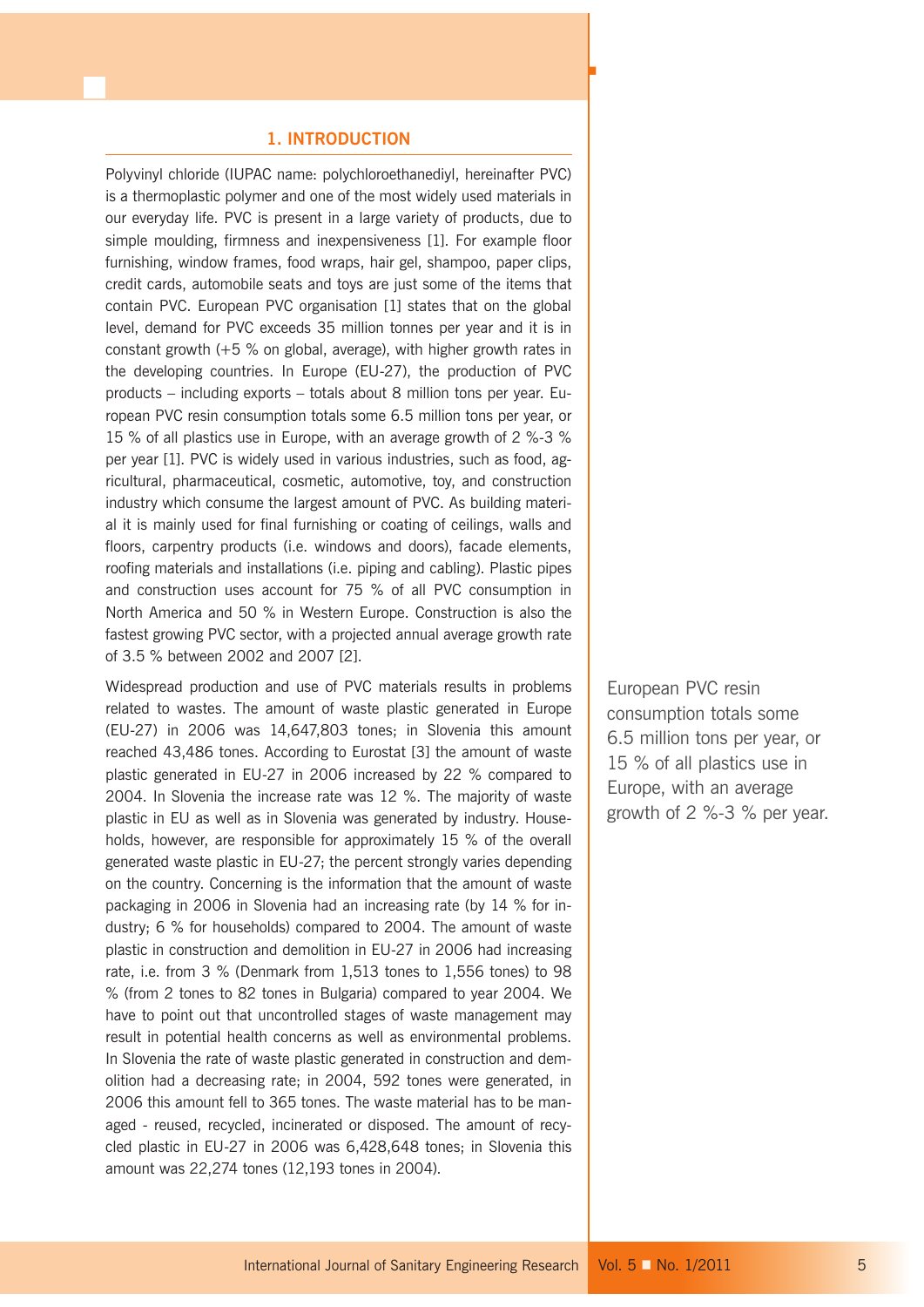Because there is no covalent bond between phthalates and the PVC, the phthalates are easily released from PVC materials into the environment. Phthalates migrate during the whole life cycle of the product (from production to final disposal).

ц

At the first stage in the PVC production process ethylene and chlorine are combined to produce an intermediate product called ethylene dichloride; this is then transformed into vinyl chloride, the basic building block of polyvinyl chloride or PVC. The process of polymerisation links together the vinyl chloride molecules to form chains of PVC. The PVC produced in this way is in the form of white powder. It is not used alone, but blended with other ingredients. To increase the flexibility, transparency, durability and longevity of PVC softeners and plasticizers are added during the production. Phthalates (or phthalate esters) are esters of phthalic acid and are the most common type of general plasticisers. The most widely used phthalates are di-2-ethyl hexyl phthalate (DEHP), diisodecyl phthalate (DIDP), diisononyl phthalate (DINP), and benzylbutylphthalate (BBP). PVC formulations can be shaped by a variety of techniques and, using very little energy, are made into the final product form [1].

In the developed countries people spend 90 % of time indoors [4]: therefore the quality of indoor environment is extremely important. PVC building materials and everyday products often deteriorate indoor air quality. Because there is no covalent bond between phthalates and the PVC, the phthalates are easily released from PVC materials into the environment [5]. Phthalates migrate during the whole life cycle of the product (from production to final disposal). They are subject to photodegradation, biodegradation, and anaerobic degradation and thus generally do not persist in the outdoor environment [6]. However, their lifespan in indoor environment is relatively long. Exposure to emitted phthalates may cause the adverse effects on human health [7]. The earliest research about their adverse effects on human health goes back to 1976, when Šarič et al. [8] published the article about malignant tumours of the liver and lungs in an area with the PVC industry. Public health concerns about phthalate plasticizers have been growing over the last few years.

Worldwide and as well as in Slovenia public awareness on the use of PVC materials and phthalates for toys, childcare articles and also cosmetic products is quite high. Proven human toxicity with animal and human studies results in restriction of selected phthalate esters in toys and childcare products. Although the same phthalates are used in PVC building materials, there is no restriction for these products. Furthermore there is no general consensus what kind of PVC products and what type of phthalates should be prohibited in buildings. Additionally, health impacts of PVC building materials are still widely unknown. The objective of the paper is to investigate the influence of PVC building materials on human health and to draw attention to the problems connected with the use of PVC and phthalates in indoor environment. A systematic literature review focuses on health concerns associated with PVC building materials in everyday life and in extraordinary circumstances, i.e. in case of fire. Main concerns are defined and recommendations for the prevention of negative health effects of PVC building materials are systematically unfolded.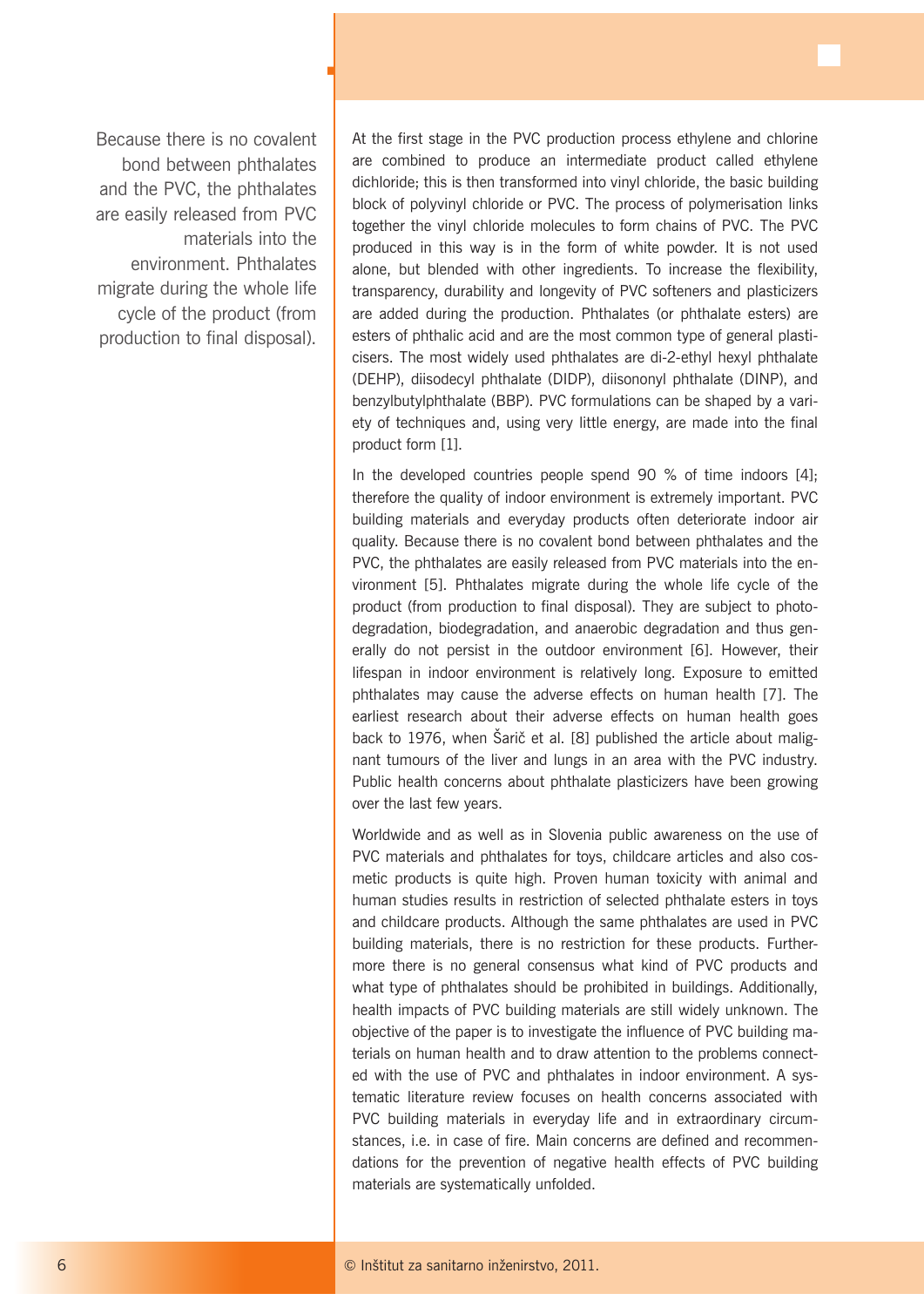## **2. METHODS**

For literature review and selection criteria there were searched Pub Med and Science Direct for peer-reviewed publications from 1976 to 2011 written in English, with the keywords "PVC", "plasticizers", "phthalate esters", "endocrine disruptors", "DINP", "DEHP", "DIDP", "DBP", "BBP", together with "health", "adverse health effects", "health hazard", "toxicology", "phthalate metabolites", "occupational exposure", "environmental impact", "indoor dust", "asthma", "allergies", "fire", "combustion products", "dioxins", "carbon monoxide", "carbon dioxide", "soot", "hydrogen chloride", "threshold limit values". There were reviewed reports of European PVC organization; European Council for Plasticisers and Intermediates; European Food Safety Authority; International Labour Organization; International Occupational Safety and Health Information Centre; Centres for Disease Control and Prevention; World Health Organization; Institute of Public Health of the Republic of Slovenia; U.S. Green Building Council; Environmental Protection Agency United States. There were also reviewed regulations of the European Parliament; and chemical data of Occupational Safety and Health Administration; National Institute for Occupational Safety and Health; American Conference of Governmental Industrial Hygienists; UK Health Protection Agency; and articles of U.S. Centre for the Evaluation of Risks to Human Reproduction; U.S. Centre for Health, Environment and Justice. We also searched the above keywords with the Google search engine and publications of University of Ljubljana with the Cobiss online bibliographic system.

Legal aspects on the use of PVC were searched and analysed. Findings of studies were compared to regulations and guidelines. The findings of the comparative study enabled us to define the main problems associated with the use of PVC building materials and were the basis for the development of recommendations for prevention of negative health effects of PVC building materials. They include the actions regarding the whole life cycle of PVC material with the emphasis on the use of PVC materials in buildings during their product use phase.

## **3. RESULTS**

## **3.1 Results of the state-of-art analysis**

Results of the state-of art analysis include the main findings in literature review. The results are presented regarding the field of influence: health concerns associated with phthalate exposure in everyday life; phthalate exposure and risk of asthma and allergies in adults and children; health concerns associated with building materials; health concerns of PVC building materials in case of fire.

## **3.1.1 Health concerns associated with phthalate exposure in everyday life**

Various studies have concluded that phthalates may be endocrine disruptors [5,9,10]. Council of European Union [11] defined endocrine disThe findings of the comparative study enabled us to define the main problems associated with the use of PVC building materials.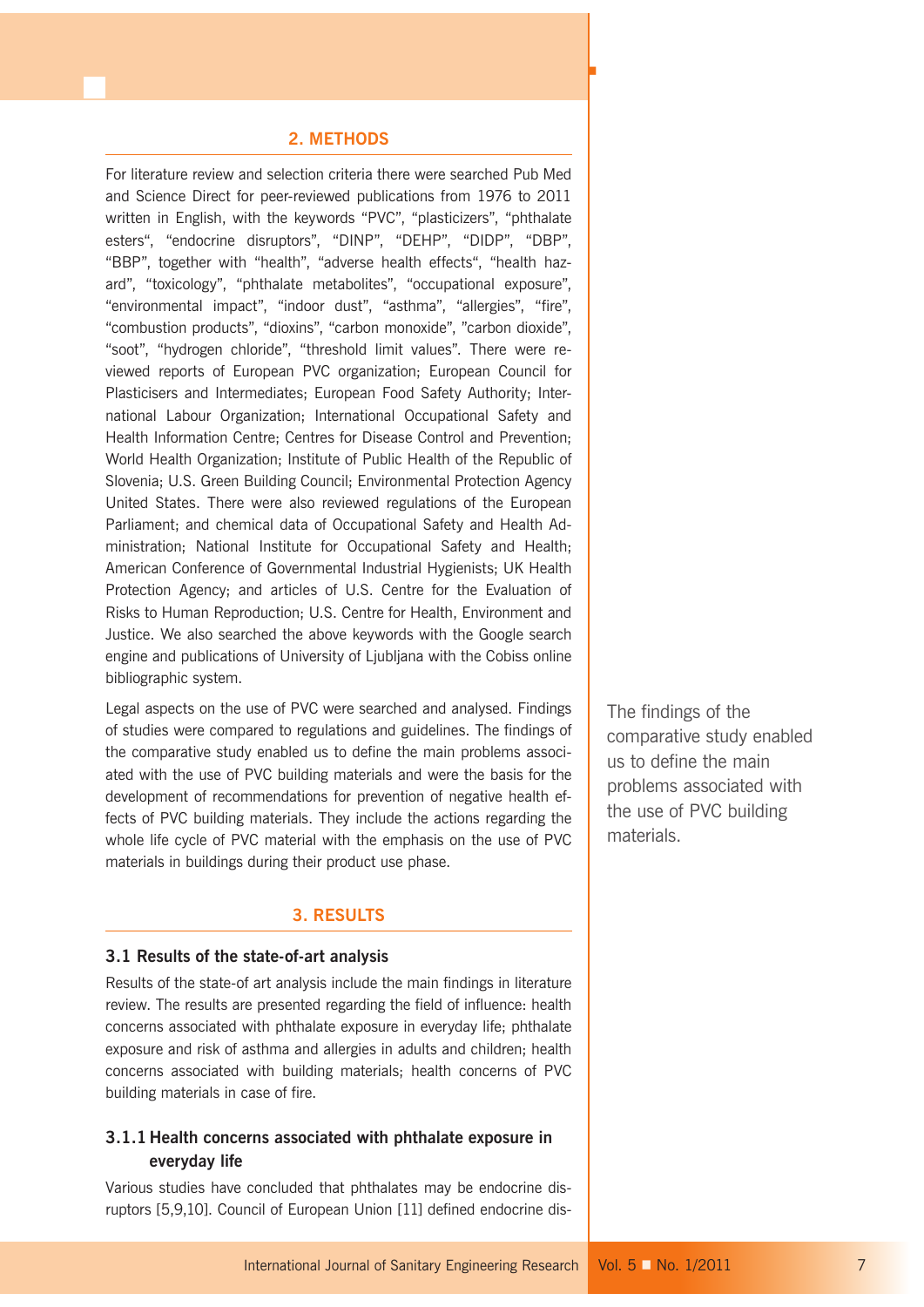A number of studies showed the association between phthalates and asthma, allergies, or related respiratory effects. ц

rupters as substances that act like hormones and disturb the normal functioning of the endocrine system. The endocrine system is a network of glands and hormones that regulate many of the body's functions, including growth, development and maturation. Endocrine disrupters are suspected of interfering with the production and performance of hormones. Such effects have already been seen at animals, like impairing reproduction, development or immunity. People may be exposed to phthalates among others through food, plastic products, paints and cosmetics. These chemicals are thought to be responsible for low testosterone level, declining sperm counts and quality, genital malformations, retarded sexual development or even reproductive abnormalities and increased incidences of certain types of cancer [5,9-11].

Health concerns related to phthalates exposure have focused primarily on cancer and reproductive effects [5,7,9,10]. However, plastic building materials present a potential chemical emission source in indoor air [12]. A number of studies [7,13-19] showed the association between phthalates and asthma, allergies, or related respiratory effects. Their health impact depends on the type of phthalate ester, dose, exposure time (i.e. short-term or acute exposure, long-term, repeated exposure or chronic exposure) and individual characteristics (gender differences and anthropometric characteristics, age, cultural differences, and health status) [20]. European Council for Plasticizers and Intermediates [21] classify the phthalate plasticizers according to their health impact (i.e. cancer, fertility and developmental effects). **Table 1** summarizes the current classification and labelling of phthalates adopted in March 2001 [21,22].

According to the type of phthalate ester there are several routes of exposure. For example di(2-ethylhexyl) phthalate (DEHP), diethyl phthalate (DEP), diisononyl phthalate (DINP), dibutyl phthalate (DBP) can be absorbed into the body by inhalation, by ingestion, and through the

**Table 1**:

Classification and labelling of phthalate plasticizers [21,22].

| <b>Phthalate ester</b> | <b>Cancer</b> | <b>Fertility</b> | <b>Developmental</b> |
|------------------------|---------------|------------------|----------------------|
| DBP <sup>1</sup>       | <b>None</b>   | Category 3       | Category 2           |
| DFHP <sup>2</sup>      | <b>None</b>   | Category 2       | Category 2           |
| DINP <sup>3</sup>      | <b>None</b>   | None             | <b>None</b>          |
| DIDP <sup>4</sup>      | <b>None</b>   | <b>None</b>      | <b>None</b>          |
| BBP <sup>5</sup>       | <b>None</b>   | Category 3       | Category 2 proposed  |

1 dibutyl phthalate

<sup>2</sup>di(2-ethylhexyl) phthalate

3diisononyl phthalate

4diisodecyl phthalate

5benzylbutyl phthalate

Category 1 – Substances known to cause effects in humans. Based on epidemiological data. Skull and crossbones. Category 2 – Substances to be regarded as if they cause effects in humans. Based on clear evidence in animal studies. Skull and crossbones. Category 3 – Substances causing concern for humans. Based on sufficient evidence in animal studies to cause suspicion. St. Andrews Cross.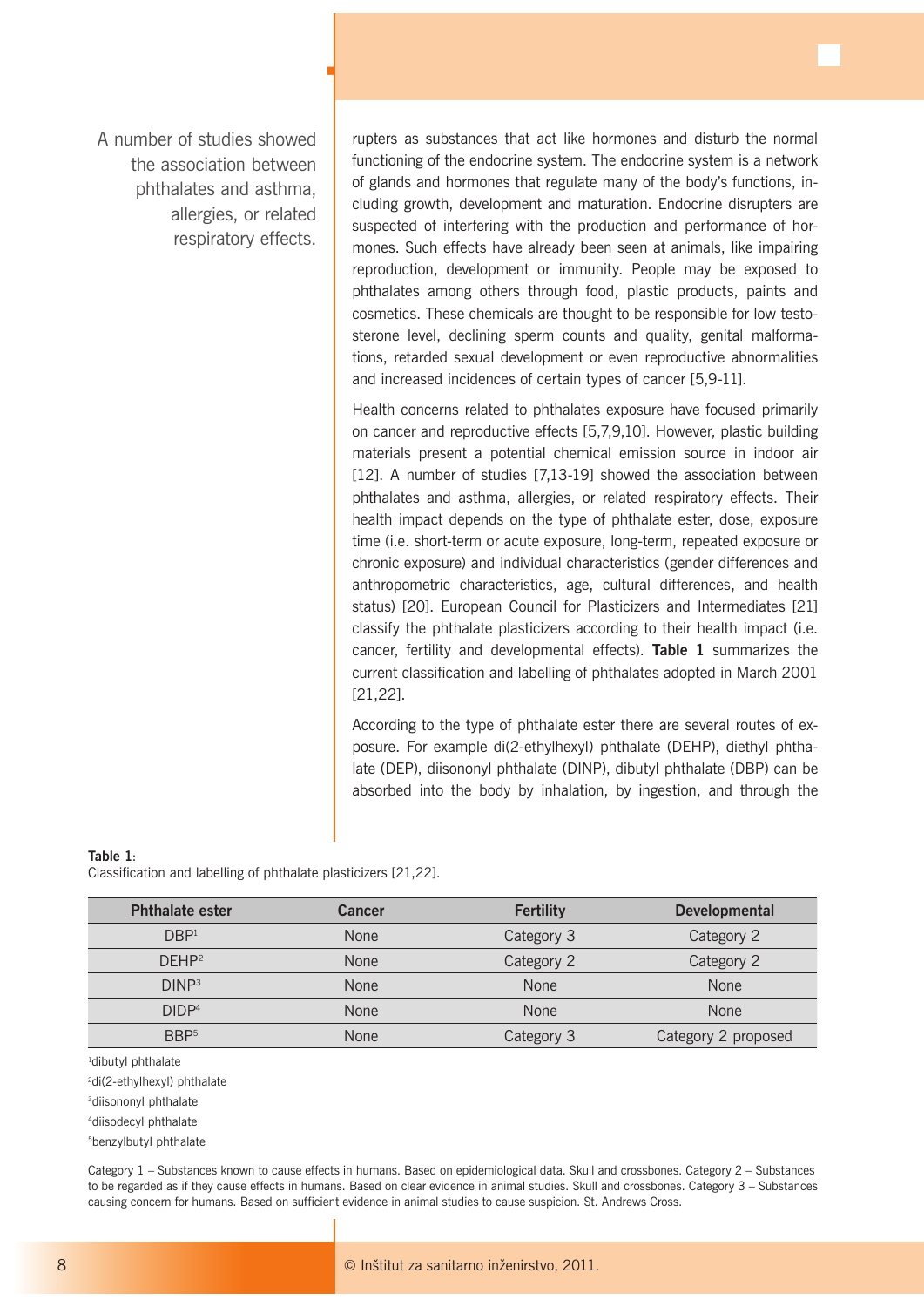skin. The routes of exposure for diallyl phthalate (DAP) are by inhalation of its aerosol and by ingestion, and for diisobutyl phthalate (DIBP) through skin and by ingestion. Diisodecyl phthalate (DIDP) can be absorbed into the body only by inhalation of its vapour [23-28]. Harmful effects depend on the type of phthalate ester as well as exposure time and dosage. Effects of short-term exposure of phthalate esters may include eye irritation (i.e. DIDP, DEHP), skin irritation (i.e. DIDP), irritation of respiratory tract (i.e. DEHP), or even chemical pneumonitis (i.e. DAP). Long-term or repeated exposure may have effects on the liver (i.e. DIDP) [25], on the testicles (i.e. DEHP) [24], or may even cause skin sensitization (i.e. DAP) [23].

Animal tests show that DEHP and DIBP possibly cause toxicity to human reproduction or development [23,24]. DEP may be hazardous to the environment with a moderate acute toxicity to aquatic life [23]. According to European Union Risk Assessment Report [28] and International Labour Organization [26] DBP is probably carcinogenic to humans. Even though no adequate long-term toxicity and/or carcinogenicity studies in animals as well as humans are available, DBP is classified and labelled according to the  $28<sup>th</sup>$  ATP of Directive 67/548/EEC4 [29]: DBP is a substance that is classified as health hazard with Repr. Cat. 3 (Category 3, Reproductive toxins)<sup>1</sup>, and labelled with risk phrases R63 (may cause harm to the unborn child), R62 (possible risk of impaired fertility), and R50 (dangerous for the environment, very toxic to aquatic organisms) [26,28].

Once phthalates enter a person's body, they are converted into breakdown products (metabolites) that pass out quickly with urine and may cause an adverse health effect [30]. Romero-Franco et al. [31] investigated personal care product use and urinary levels of phthalate metabolites in Mexican women. The study concluded that certain personal care products such as body lotion and deodorant showed higher urinary concentrations of some DEHP metabolites. Urinary concentrations of phthalate metabolites showed a positive relationship with the number of products used. Guo et al. [32] found out that Chinese population is widely exposed to phthalates. Children are exposed to higher levels of DEHP and lower levels of DEP and DEP than the adults. Additionally, study on Danish children [33] concluded that the youngest children, especially boys were the most exposed. The highest exposure levels were found for DEHP and DBP. However, biomonitoring studies on levels of phthalate metabolites enable us to estimate the daily intake of phthalates and can determine whether people have been exposed to higher levels. A tolerable daily intake (TDI) is an estimate of the amount of substances in air, food or drinking water that can be taken in daily over a lifetime without appreciable health risk. TDI values for phthalates are presented in the **Table 2** [34-36].

Once phthalates enter a person's body, they are converted into breakdown products (metabolites) that pass out quickly with urine and may cause an adverse health effect

<sup>1</sup> Chemicals that produce or increase the incidence of non-heritable effects in progeny and/or the impairment in reproductive functions or capacity.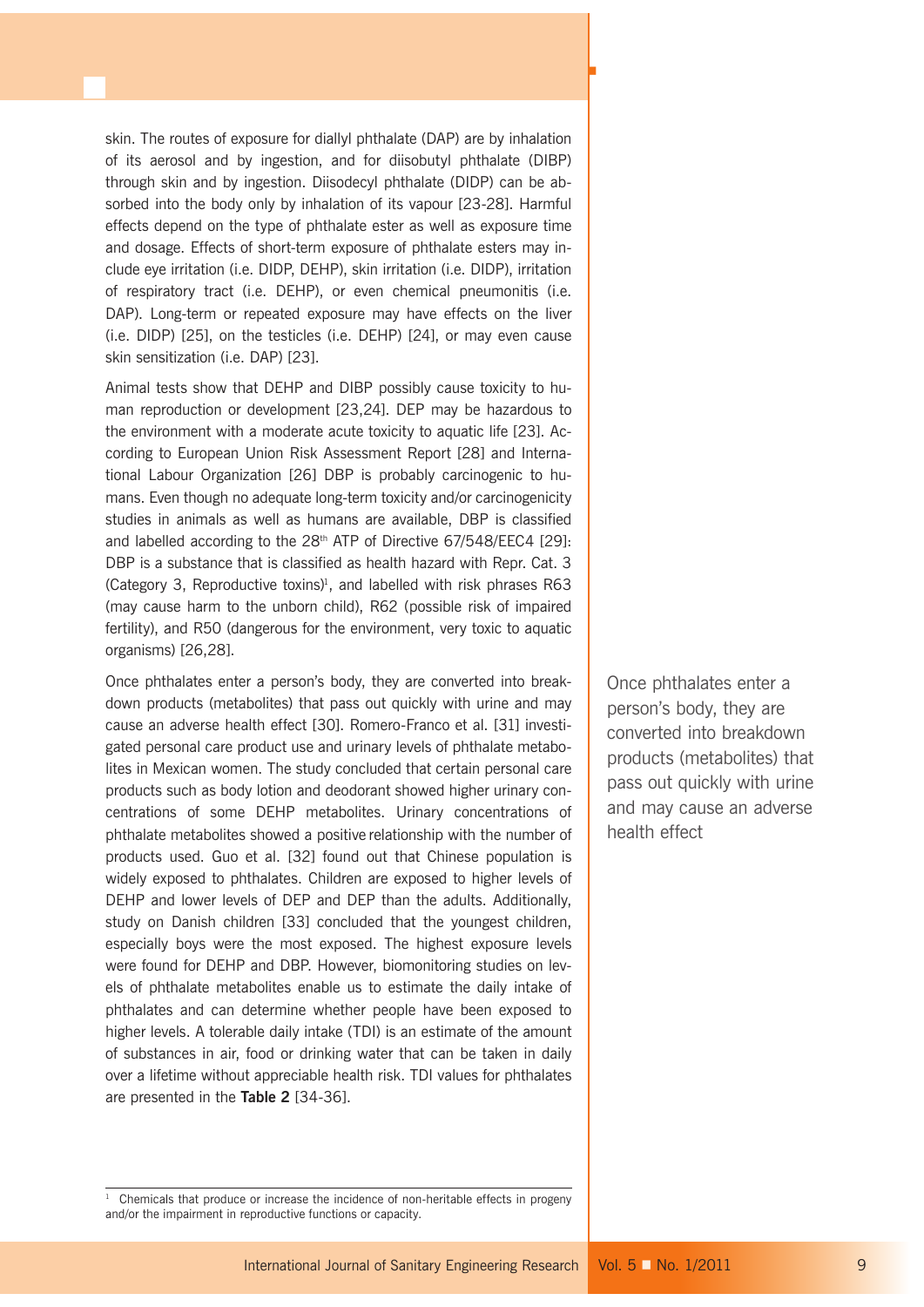## **Table 2**:

ц

Tolerable Daily Intake (oral) for selected phthalate esters [34-36].

| <b>Phthalate</b>  | <b>TDI (Tolerable Daily Intake)</b> |
|-------------------|-------------------------------------|
| DFHP <sup>1</sup> | 37 $\mu$ g/kg body weight/day       |
| DRP <sup>2</sup>  | 0.01 mg/kg body weight /day         |
| $DINP+DIDP3$      | 0.15 mg/kg body weight /day         |
| DFP <sup>4</sup>  | 5 mg/kg body weight /day            |

1 di(2-ethylhexyl) phthalate

2 dibutyl phthalate

<sup>3</sup>diisononyl phthalate+diisodecyl phthalate

4diethyl phthalate

## **3.1.2 Phthalate exposure and risk of asthma and allergies in adults and children**

Jaakkola and Knight [19] reviewed the evidence for the role of exposure to phthalates from PVC products in the development of asthma and allergies. The systematic review and meta-analysis are based on 27 human and 14 laboratory toxicology studies (1950 to May 2007). The studies in adults assessed the relationship between PVC-related occupational exposure (meat wrappers, hospital and office workers, fire fighters, PVC processors) and the risk of asthma, allergies, or related respiratory effects [13-15], and one of the studies [18] also examined the role of home exposures. Exposure to phthalates (inhalation exposure to pyrolysis products of PVC, burning PVC) and PVC materials (damaged PVC floor, wall paper) caused the increased prevalence of respiratory symptoms, including shortness of breath, wheezing and chest pain, as well as increased occurrence of upper respiratory symptoms (dry or sore throat, stuffy or runny nose, coughing, chest tightness) and eye symptoms (burning, itchy, or tearing eyes) and acute respiratory tract illness (pleurisy, bronchitis, and pneumonia). However, study by Tukiainen [37] found out that PVC materials by themselves do not evoke immediate asthmatic reactions. The appearance of respiratory symptoms depends upon the health status of the exposed subject and exposure time (i.e. acute or chronic exposure). In the study 10 subjects were experimentally challenged to the degraded PVC products under controlled conditions. All the subjects had previously experienced respiratory symptoms suspected to be caused by this kind of exposure in their work place. Five subjects had doctor-diagnosed asthma. After the PVC exposure, subjects reported respiratory tract symptoms significantly more often than they did after the control test.

Epidemiologic studies at children [7,16,17] evidenced that the presence of PVC flooring and walls was related with asthma, rhinitis, wheeze, cough, phlegm, nasal congestion, nasal excretion and eczema. These findings underline the need to consider the health aspects of materials used in indoor environment. Infants are especially sensitive to the health impacts of phthalates, mainly due to their lower body weight, higher activity levels and age-related behavioural characteristics. Jaak-

Epidemiologic studies at children evidenced that the presence of PVC flooring and walls was related with asthma, rhinitis, wheeze, cough, phlegm, nasal congestion, nasal excretion and eczema.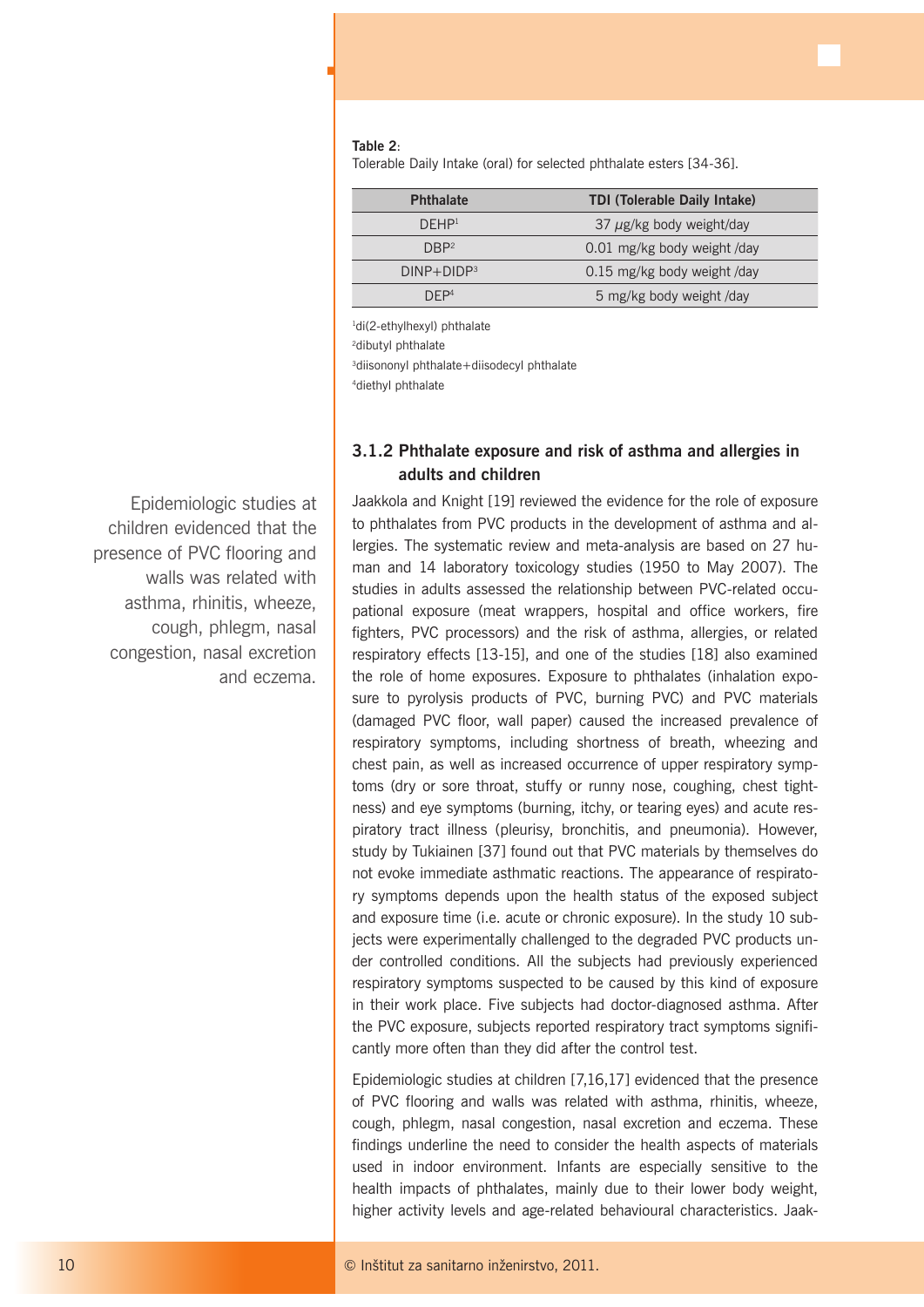kola et al. [7] assessed the role of PVC and textile materials in the home in the development of bronchial obstruction in infants in Oslo, Norway (during the first 2 years of life). The risk of bronchial obstruction was related to the presence of PVC flooring and textile wall materials. Emissions from plastic materials indoors may have adverse effects on the lower respiratory tracts of small children. Similar conclusion was also made by Jaakkola et al. [16]. Lower respiratory tract symptoms – persistent wheezing, cough, and phlegm were strongly related to the presence of plastic wall materials, whereas upper respiratory symptoms were not. The risks of asthma and pneumonia were also increased in children exposed to such materials.

## **3.1.3 Health concerns associated with building materials**

Dust concentrations of different phthalate esters are related to building materials. Bornehag et al. [17] found associations between dust concentrations and the amount of polyvinyl chloride (PVC) used as flooring and wall material in homes. Furthermore, high concentrations of n-butyl benzyl phthalate (BBzP) and di(2-ethylhexyl) phthalate (DEHP) (above median) were associated with water leakage in homes (due to degradation of PVC floors caused by moisture/water and, in some cases, highly basic moist concrete surfaces), and high concentrations of DEHP were associated with buildings constructed before 1960. Both BBzP and DEHP were found in buildings without PVC flooring or wall covering, but were consistent with numerous other plasticized materials that are anticipated to be present in a typical home. Phthalates and adhesives in PVC materials may react with moisture in constructional complexes and form products that cause odours in indoor air as well as sick building syndrome. Chino et al. [38] found out that moisture with high pH in concrete slabs and self-levelling sub-flooring material reacts with di-2-ethylhexyl phthalate (DEHP) in the polyvinyl chloride (PVC) flooring and compounds containing the 2-ethyl-1-hexyl group in the adhesive. In such way 2-ethyl-1-hexanol (2E1H) is formed, which was detected in indoor air at relatively high concentrations. One of the most common problems related with constructional complexes in old buildings is mould. Jaakkola et al. [19] found out that the risk of asthma was related to the presence of plastic wall materials and wall-to-wall carpeting, the latter in particular in the presence of mould. The use of floor-levelling plaster in homes was also a determinant of onset of asthma. These findings underline the need to consider the health aspects of materials used for floor and wall coverings, and other indoor surfaces.

## **3.1.4 Health concerns of PVC building materials in case of fire**

The main cause of injury and death in fires is exposure to toxic fire effluent (smoke and gases), while the next most important cause is exposure to heat. Material safety data sheet [39] characterises PVC as a combustible material, with melting point at 75 °C. During combustion it forms hazardous products such as carbon monoxide (CO), carbon dioxide (CO<sub>2</sub>), hydrogen chloride (HCl), hydrochloric acid (a solution of HCl in water), dioxins (halogenated organic compounds), smoke/soot etc.

Emissions from plastic materials indoors may have adverse effects on the lower respiratory tracts of small children.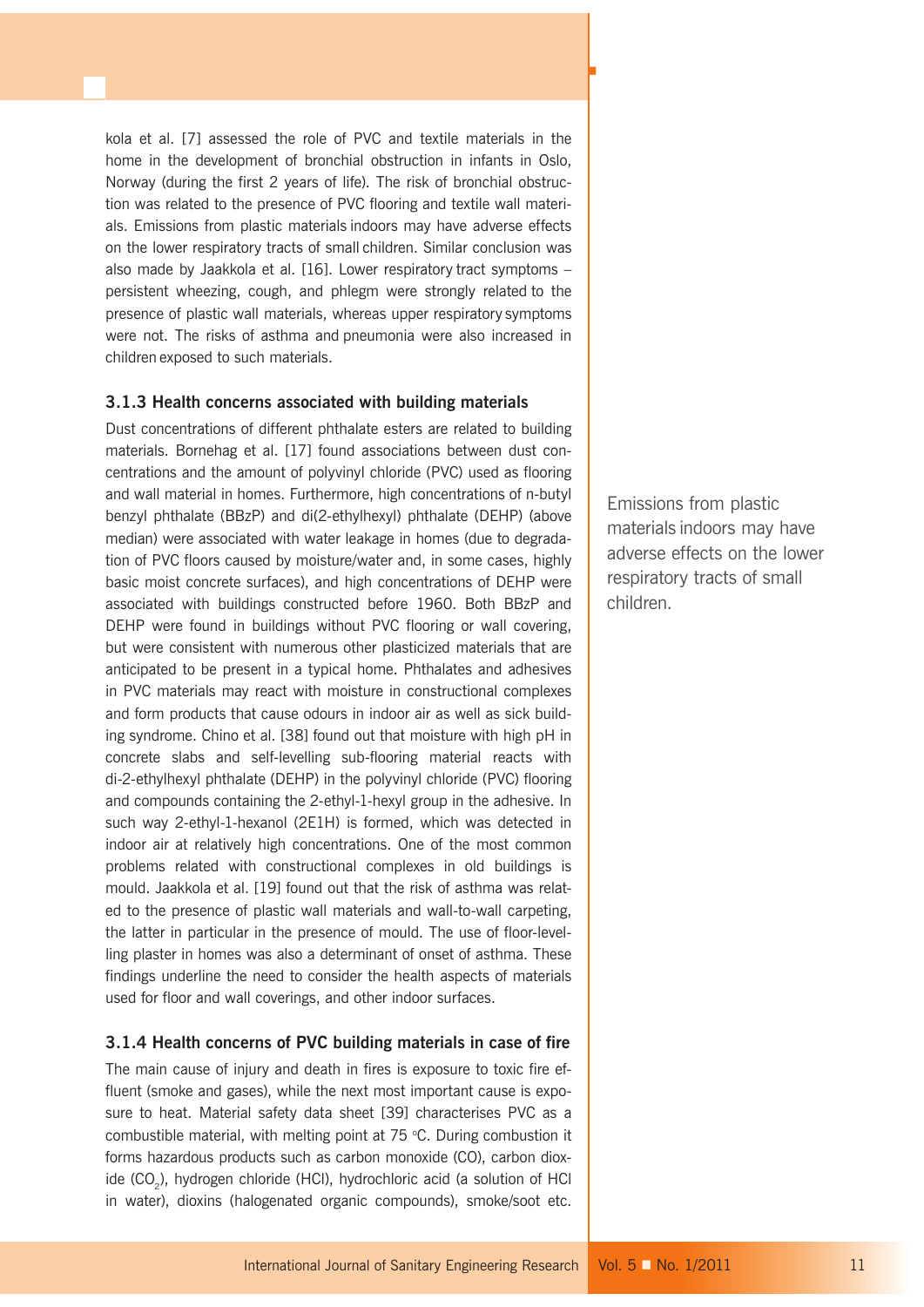[40]. The characteristics, exposure limits and health impacts for the most important PVC combustion products are presented below.

Carbon monoxide is a toxic gas, but, being colourless, odourless, tasteless, and initially non-irritating, it is very difficult for people to detect [41]. It is produced from the partial oxidation of carbon-containing compounds. Carbon monoxide mainly causes adverse effects in humans by combining with haemoglobin to form carboxyhaemoglobin (HbCO) in the blood. This prevents oxygen binding to haemoglobin, reducing the oxygen-carrying capacity of the blood, which leads to hypoxia. Occupational exposure limits defined by Occupational Safety and Health Administration (OSHA) [41], National Institute for Occupational Safety and Health (NIOSH) [42] and American Conference of Governmental Industrial Hygienists (ACGIH) [43] are presented in the **Table 3** [41-45]. The acute effects produced by carbon monoxide in relation to ambient concentration in parts per million and the portion in % are listed below (**Table 4**) [41].

Carbon dioxide is colourless and odourless gas. It is felt by some to have a slight, pungent odour and biting taste [46]. At standard temperature and pressure, the density of carbon dioxide is  $1.98 \text{ kg/m}^3$ , which is about 1.5 times higher than air. Carbon dioxide is an asphyxiant. It initially stimulates respiration and then causes respiratory depression. High concentrations result in narcosis. Occupational exposure limits defined by U.S. Environmental protection Agency (U.S. EPA), American Society of Heating, Refrigerating and Air-Conditioning Engineers (ASHRAE), NIOSH, OSHA, ACGIH are presented in the **Table 5** [42,43,46,47]. The acute effects produced by carbon dioxide in rela-

| Table 3: |  |                                                           |  |
|----------|--|-----------------------------------------------------------|--|
|          |  | Occupational exposure limits for carbon monoxide [41-45]. |  |

ц

| Occupational exposure standards                        | <b>Exposure limits</b>                  |
|--------------------------------------------------------|-----------------------------------------|
| OSHA PEL (United States, 11/2006) <sup>1,2,3</sup>     | TWA: 55 mg/m <sup>3</sup> , 8 hour(s)   |
|                                                        | TWA: 43 mg/kg (50 ppm) 8 hour(s)        |
| OSHA PEL 1989 (United States, 3/1989) <sup>1,2,3</sup> | CEIL: 229 mg/m <sup>3</sup>             |
|                                                        | CEIL: 177 mg/kg (200 ppm)               |
|                                                        | TWA: 40 mg/m <sup>3</sup> , 8 hour(s)   |
|                                                        | TWA: 31 mg/kg (35 ppm) 8 hour(s)        |
| NIOSH REL (United States, 6/2009) <sup>4,5</sup>       | CEIL: $229 \text{ mg/m}^3$              |
|                                                        | CEIL: 177 mg/kg (200 ppm)               |
|                                                        | TWA: 40 mg/m <sup>3</sup> , 10 hour(s). |
|                                                        | TWA: 31 mg/kg (35 ppm) 10 hour(s)       |
| ACGIH TLV (United States, 2/2010) <sup>6,7</sup>       | TWA: $29 \text{ mg/m}^3$ , 8 hour(s)    |
|                                                        | TWA: 22 mg/kg (25 ppm) 8 hour(s)        |

1 OSHA – Occupational Safety and Health Administration.

2 PEL – permissible exposure limit as an 8-hour time-weighted average (TWA) concentration.

3CEIL – ceiling limit, absolute exposure limit that should not be exceeded at any time ppm-part per million.

4NIOSH – National Institute for Occupational Safety and Health.

5REL – recommended exposure limit (REL) as an 8-hour TWA. The limit is based on the risk of cardiovascular effects.

6ACGIH – American Conference of Governmental Industrial Hygienist.

7TLV – threshold limit value as a TWA for a normal 8-hour workday and a 40-hour workweek. The limit is based on the risk of elevated carboxyhaemoglobin levels.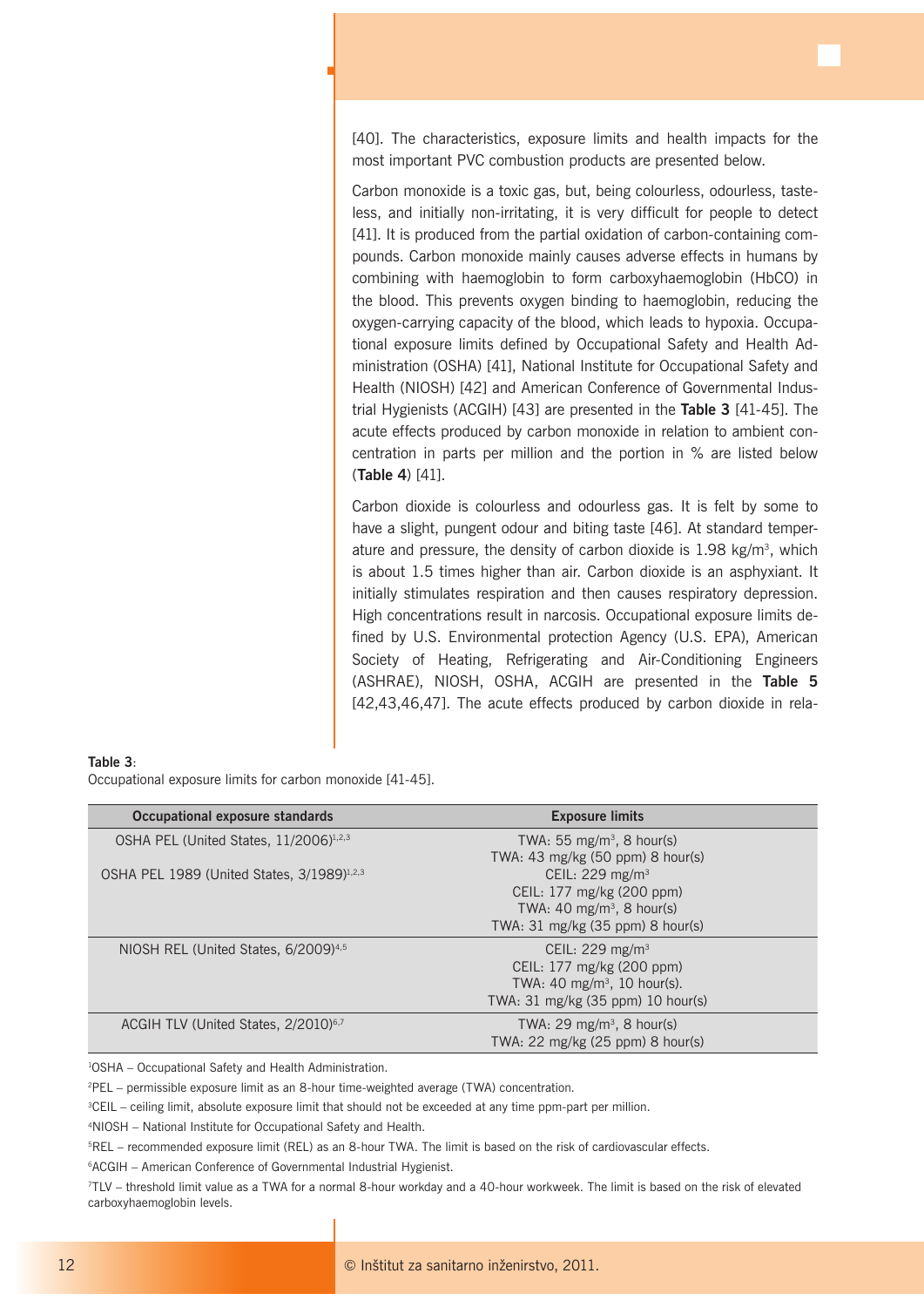## **Table 4**:

Acute effects of carbon monoxide [41].

| <b>Concentration</b>                                                               | <b>Symptoms</b>                                                                                                      |
|------------------------------------------------------------------------------------|----------------------------------------------------------------------------------------------------------------------|
| $31 \text{ mg/kg}$<br>$(40 \text{ mg/m}^3; 35 \text{ ppm or } 0.0035\%)$           | Headache and dizziness within six to eight hours of constant exposure.                                               |
| 89 mg/kg<br>$(115 \text{ mg/m}^3; 100 \text{ ppm or } 0.01\%)$                     | Slight headache in two to three hours.                                                                               |
| $177 \text{ mg/kg}$<br>(229 mg/m <sup>3</sup> ; 200 ppm or 0.02%)                  | Slight headache within two to three hours; loss of judgment.                                                         |
| $354 \text{ mg/kg}$<br>$(458 \text{ mg/m}^3; 400 \text{ ppm or } 0.04\%)$          | Frontal headache within one to two hours.                                                                            |
| 708 mg/kg<br>$(916 \text{ mg/m}^3; 800 \text{ ppm or } 0.08\%)$                    | Dizziness, nausea, and convulsions within 45 min; insensible within 2 hours.                                         |
| $1,417$ mg/kg<br>$(1,832 \text{ mg/m}^3;1,600 \text{ ppm or }0.16\%)$              | Headache, tachycardia, dizziness, and nausea within 20 min; death in less<br>than 2 hours.                           |
| $2,835$ mg/kg<br>$(3,665 \text{ mg/m}^3; 3,200 \text{ ppm}; 0.32\%)$               | Headache, dizziness and nausea in five to ten minutes. Death within 30<br>minutes.                                   |
| 5,668 mg/kg<br>$(7,329 \text{ mg/m}^3; 6,400 \text{ ppm or } 0.64\%)$              | Headache and dizziness in one to two minutes. Convulsions, respiratory<br>arrest, and death in less than 20 minutes. |
| $11,337$ mg/kg<br>$(14,659 \text{ mg/m}^3; 12,800 \text{ ppm} \text{ or } 1.28\%)$ | Unconsciousness after 2-3 breaths. Death in less than three minutes.                                                 |

F

#### **Table 5**:

Occupational exposure limits for carbon dioxide [42,43,46,47].

| Occupational exposure standards                      | <b>Exposure limits</b>                                                                                                                                                                    |
|------------------------------------------------------|-------------------------------------------------------------------------------------------------------------------------------------------------------------------------------------------|
| U.S. EPA <sup>1</sup>                                | Max=1,392 mg/kg (1800 mg/m <sup>3</sup> ; 1000 ppm or 0.1%) for continuous exposure                                                                                                       |
| ASHRAE standard 62-1989 <sup>2</sup>                 | Max=1,392 mg/kg (1800 mg/m <sup>3</sup> ; 1000 ppm)                                                                                                                                       |
| NIOSH REL (United States,<br>$6/2001$ <sup>3-6</sup> | STEL: $54000 \text{ mg/m}^315 \text{ minute(s)}$<br>STEL: 41,763 mg/kg (30000 ppm) 15 minute(s)<br>TWA: $9000 \text{ mg/m}^310 \text{ hour(s)}$<br>TWA: 6,961 mg/kg (5000 ppm) 10 hour(s) |
| <b>OSHA PEL (United States,</b><br>1993)5,7,8        | TWA: 9000 mg/m <sup>3</sup> 8 hour(s).<br>TWA: 6,961 mg/kg (5000 ppm) 8 hour(s).                                                                                                          |
| <b>ACGIH TLV (United States,</b><br>9/2004) 5,6,9,10 | STEL: $54000 \text{ mg/m}^3$ 15 minute(s)<br>STEL: 41,763 mg/kg (30000 ppm) 15 minute(s)<br>TWA: $9000 \text{ mg/m}^3$ 8 hour(s)<br>TWA: 6,961 mg/kg (5000 ppm) 8 hour(s)                 |

1 U.S. EPA – U.S. Environmental protection Agency.

2ASHRAE – American Society of Heating, Refrigerating and Air-Conditioning Engineers.

<sup>3</sup>NIOSH – National Institute for Occupational Safety and Health. The limit is based on the risk of cardiovascular effects.

4REL – recommended exposure limit (REL) as an 8-hour TWA.

5STEL – average for a short-term (15 minute) exposure limits.

6TWA – time-weighted average concentration.

7 OSHA – Occupational Safety and Health Administration.

8PEL – permissible exposure limit as an 8-hour time-weighted average (TWA) concentration.

9ACGIH – American Conference of Governmental Industrial Hygienist. The limit is based on the risk of elevated carboxyhemoglobin levels.

 $10$ TLV – threshold limit value as a TWA for a normal 8-hour workday and a 40-hour workweek.

ppm – part per million.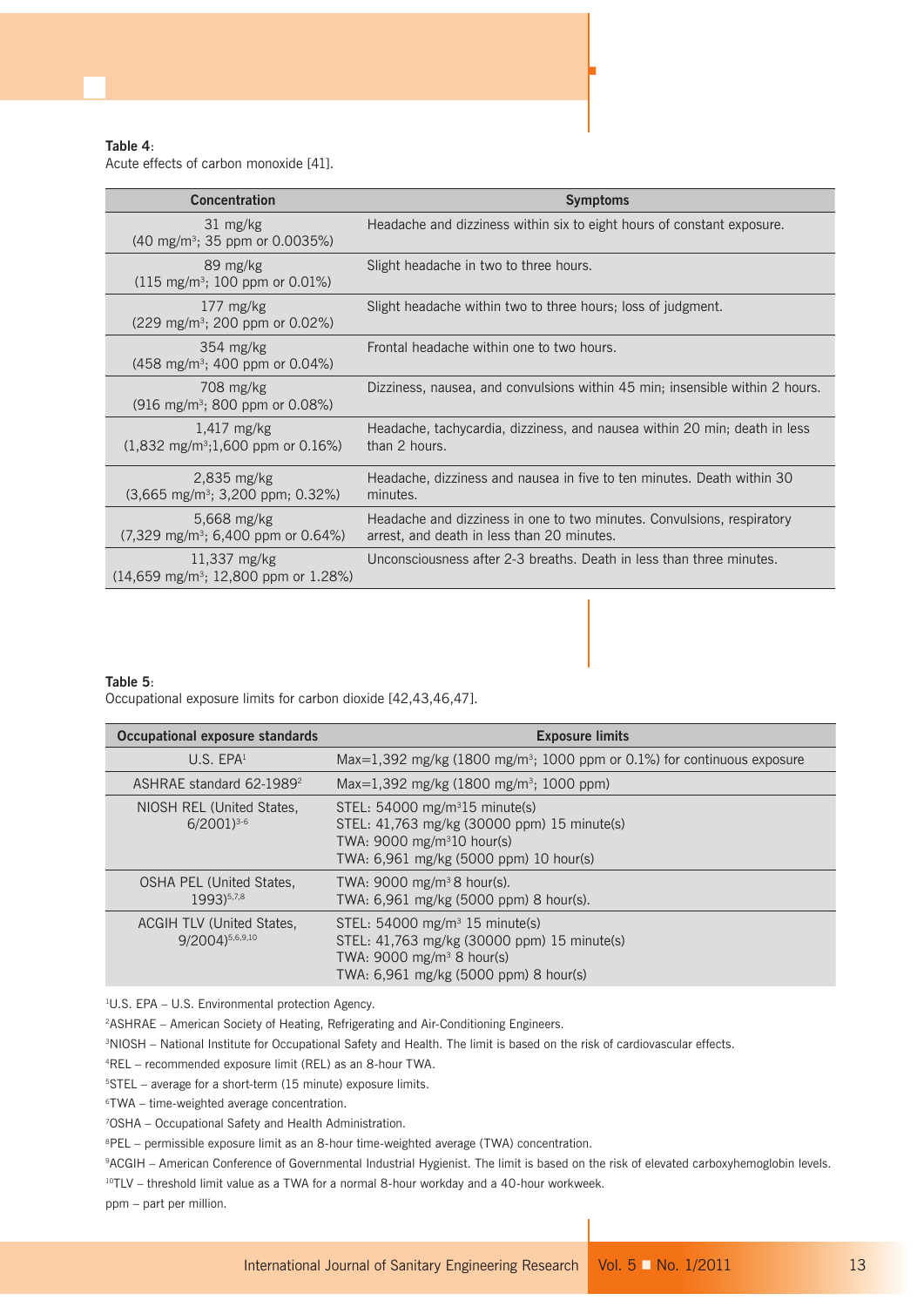tion to ambient concentration in parts per million and the portion in % are listed in the **Table 6** [47].

Another combustion product is hydrogen chloride. It is colourless to slightly yellow compressed liquefied gas, with pungent odour and heavier than air. It readily dissolves in water to form hydrochloric acid, a corrosive solution (HCl+H<sub>2</sub>O→(H<sub>3</sub>O)++Cl·). Hydrogen chloride exposure levels and associated health impacts in acute exposure situations are presented in the **Table 7** [48]. Chronic exposure to low levels may affect tooth enamel, cause corrosion, coughing, shortness of breath, bronchitis. It may also cause respiratory cancers and may affect the liver and kidneys.

During combustion of PVC materials a high amount of hydrogen chloride is produced. It may cause severe chemical burns in respiratory tract. Hydrogen chloride binds on small parts of carbon, which are inhalated and transported to the alveolus.

| Table 6: |  |                                       |  |
|----------|--|---------------------------------------|--|
|          |  | Acute effects of carbon dioxide [47]. |  |

ц

| <b>Concentration</b>                                                                              | <b>Effects</b>                                                                                                                                                                                         |
|---------------------------------------------------------------------------------------------------|--------------------------------------------------------------------------------------------------------------------------------------------------------------------------------------------------------|
| $13,918$ mg/kg<br>$(17,996 \text{ mg/m}^3 \cdot 10,000 \text{ ppm or } 1\%)$                      | Breathing rate increases slightly.                                                                                                                                                                     |
| $27,836$ mg/kg<br>$(35,992 \text{ mg/m}^3 20,000 \text{ ppm or } 2\%)$                            | Breathing rate increases to 50% above normal level. Prolonged exposure can<br>cause headache, tiredness.                                                                                               |
| $41,754$ mg/kg<br>$(53,988 \text{ mg/m}^3 30,000 \text{ ppm or } 3\%)$                            | Breathing increases to twice normal rate and becomes labored. Weak narcotic<br>effect. Impaired hearing, headache, increased blood pressure and pulse rate.                                            |
| 55,672- 69,590 mg/kg<br>$(71,984 - 89,980$ mg/m <sup>3</sup><br>40,000-50,000 ppm or 4-5%)        | Breathing increases to approximately four times normal rate, symptoms of<br>intoxication become evident, and slight choking may be felt.                                                               |
| 69,590-139,179 mg/kg<br>(89,980-179,959 mg/m <sup>3</sup><br>50,000-100,000 ppm or 5-10%)         | Characteristic sharp odour noticeable. Very labored breathing, headache,<br>visual impairment, and ringing in the ears. Judgment may be impaired,<br>followed within minutes by loss of consciousness. |
| 139,179-1391,795 mg/kg<br>(179,959-1799,591 mg/m <sup>3</sup><br>100,000-1000,000 ppm or 10-100%) | Unconsciousness occurs more rapidly above 10% level. Prolonged exposure to<br>high concentrations may eventually result in death from asphyxiation.                                                    |

## **Table 7**:

Hydrogen chloride exposure levels and associated health impacts in acute exposure (<15 minutes) situations [48].

 $\overline{1}$ 

| <b>Concentration</b>                                                 | <b>Health impacts</b>                                                                                                                                                                                                                                                                                              |
|----------------------------------------------------------------------|--------------------------------------------------------------------------------------------------------------------------------------------------------------------------------------------------------------------------------------------------------------------------------------------------------------------|
| $0.29 - 11.6$ mg/kg<br>$(0.37-15 \text{ mg/m}^3)$<br>or 0.25-10 ppm) | Readily detectable odour. Eye, nose, and throat irritation, corrosive, burning sensation.<br>Liquid exposure to skin or exes will cause frostbite, serious skin burns, corrosion, pain, and<br>blurred vision or blindness. Ingestion will cause nausea, vomiting, and intense thirst.<br>Symptoms may be delayed. |
| $>11.6$ mg/kg<br>$(>15 \text{ mg/m}^3 \text{ or } >10 \text{ ppm})$  | Corrosive skin burns, sneezing, laryngitis, hoarseness, chest pain feeling of suffocation.                                                                                                                                                                                                                         |
| 58 mg/kg<br>$(75 \text{ mg/m}^3 \text{ or } 50 \text{ ppm})$         | Immediately dangerous to life and health.                                                                                                                                                                                                                                                                          |
| $>58$ mg/kg<br>$($ >75 mg/m <sup>3</sup> or >50 ppm)                 | Pulmonary edema, laryngeal spas. Ingestion will cause espopharangeal burns, gastric<br>perforation, and peritonitis. Note: The symptoms often do not manifest until after a few hours<br>and physical exertion will aggravate this condition. Rest and medical observation are essential.                          |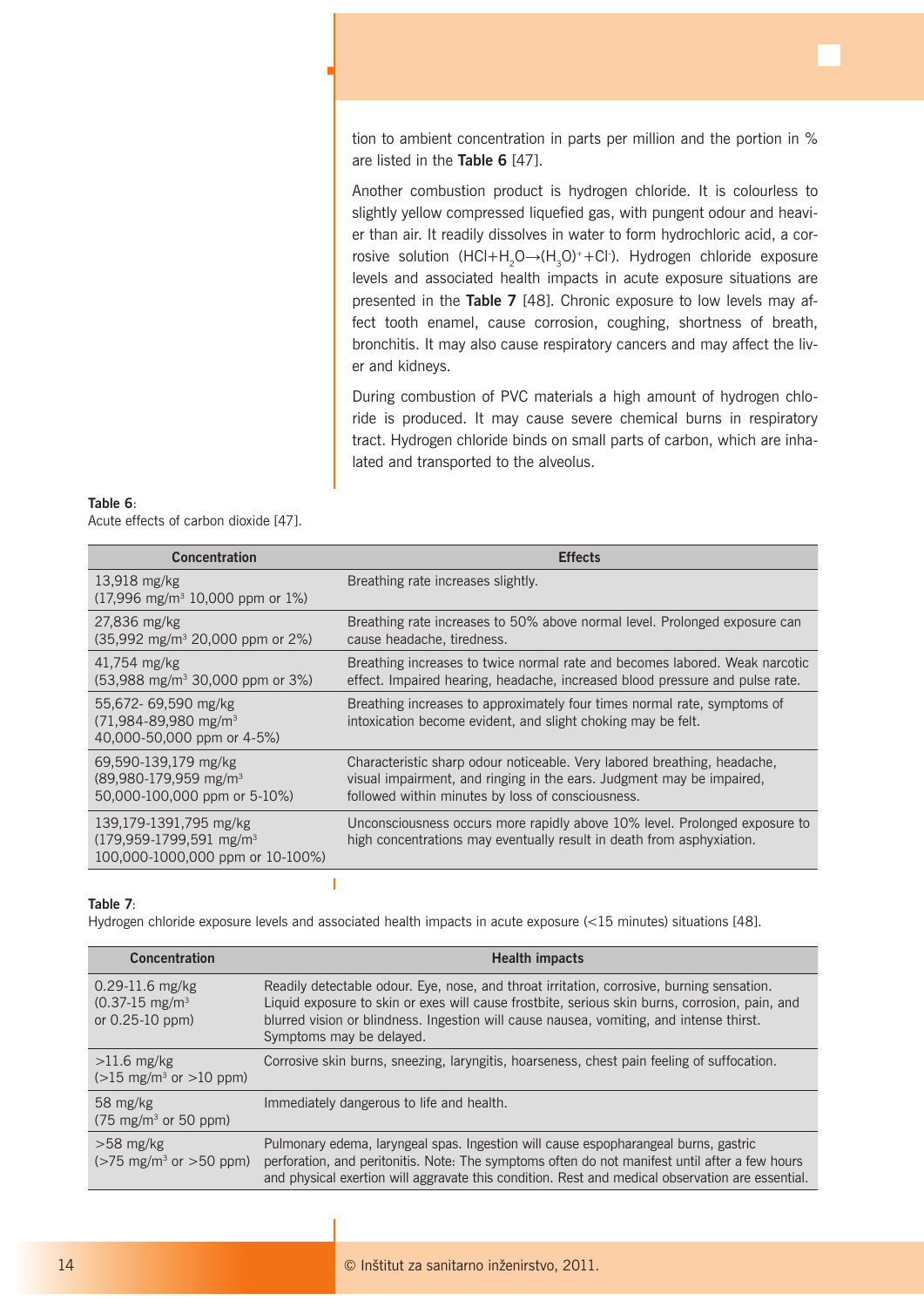PVC presents serious problem in fire fighting today because it releases hydrogen chloride gas and other combustion products when burning. Inhalation of PVC combustion products leads to several respiratory symptoms including slow and shallow breading, caught, raucousness, chest pain, shortness of breath and wheezing. Dyer and Esch [49] from 1970 to 1975 studied one hundred seventy fire fighters who experienced symptoms from its toxicity. One died. Chemical Safety Board [50] found that a massive release of vinyl chloride led to the explosion that killed 5 workers at a PVC factory in Illiopolis, Illinois on April 23, 2004.

Lestari et al. [51] investigated an in vitro citotoxicity of combustion products of PVC and other polymers (polyethylene, polypropylene, polycarbonate, fibreglass reinforced polymer, and melamine-faced plywood) on human lung cells. Results indicated that PVC (IC50, 50% inhibitory concentration: 1.2 mg/L) was the most toxic of the materials tested followed by polyethylene, polypropylene, fibreglass reinforced polymer, polycarbonate and melamine-faced plywood.

During PVC combustion also dioxins are produced. However, dioxins are created in the whole life cycle of PVC materials (i.e. production, recycling, disposal, and incineration). Dioxins are of concern because of their highly toxic potential. The characteristic adverse effect following a severe acute exposure to dioxins is chloracne, the onset of which may be delayed several months. Acute exposure to dioxins may also cause nausea, vomiting, diarrhoea, hepatic damage and neurological effects. The adverse effects of chronic exposure to dioxins are similar to those following acute exposure. Dioxins are readily absorbed by ingestion and are also likely to be absorbed by inhalation or dermal exposure. Once absorbed, they are extensively distributed throughout the body, with particular accumulation in the liver and adipose tissue. The metabolism of dioxins is extremely slow, with partial excretion in the faeces as metabolites. They are extremely persistent with the elimination half-life of 2,3,7,8-tetrachlorodibenzo-p-dioxin (TCDD) being 7 to 12 years; therefore, there is potential for accumulation in body tissues. Chronic exposure to dioxins may also cause liver disease, increased risk of developing diabetes, alterations in thyroid function, impaired immune function, cardiovascular disease, mild neuropathies and developmental effects. TCDD is classified by International Agency for Research on Cancer (IARC) as being carcinogenic to humans [52,53].

According to the risk of dioxin emissions during the whole life cycle of PVC products, Technical and Scientific Advisory Committee of the US Green Building Council [54] released a report on a PVC avoidance related materials credit for the LEED Green Building Rating system. The report concludes that "no single material shows up as the best across all the human health and environmental impact categories, nor as the worst" but that the "risk of dioxin emissions puts PVC consistently among the worst materials for human health impacts" [54]. Besides the mentioned combustion products, serious hazards produced in fires are also smoke and soot. Smoke can drastically reduce visibility and has Results indicated that PVC (IC50, 50% inhibitory concentration: 1.2 mg/L) was the most toxic of the materials tested followed by polyethylene, polypropylene, fibreglass reinforced polymer, polycarbonate and melaminefaced plywood.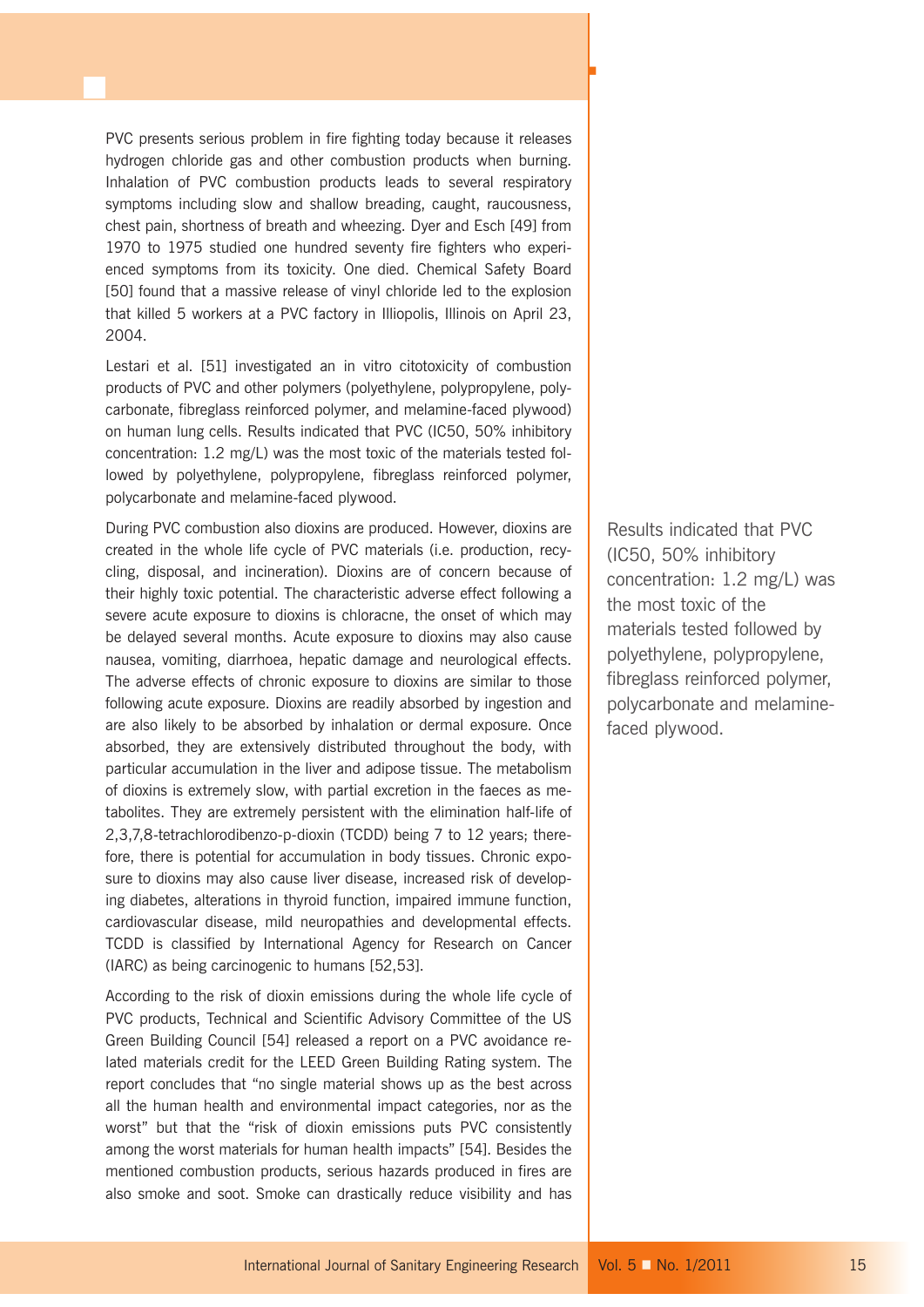The literature review showed that the field of health concerns of PVC building materials in case of fire in not thoroughly investigated.

ц

unpleasant physiological effects. A major component of smoke from flames is soot. Soot refers to impure carbon particles resulting from the incomplete combustion of hydrocarbon. Soot is the major factor that affects the visibility. As airborne particulate matter it is considered hazardous to the lungs and general health when the particles are less than five micrometers in diameter, as such particles are not filtered out by the upper respiratory tract [55].

The literature review showed that the field of health concerns of PVC building materials in case of fire in not thoroughly investigated. There exist some reports on actual events of PVC burning and their negative consequences on the health of fire fighters. However, studies on health concerns of PVC materials in buildings in case of fire are rare. Therefore, here are presented the results of the study by Senica [56] (the study was executed under mentorship, counselling of Kristl and Dovjak). Senica [56] conducted comparative study of various fire scenarios in an actual storage building for PVC products in Slovenia. The calculations were executed with Nist Fire Dynamic Simulator (FDS) 5.5.1 and presented with Smokeview (SMW) 5.5.6 [57]. FDS is a computational fluid dynamics (CFD) model of fire-driven fluid flow. The software solves numerically a form of the Navier-Stokes equations appropriate for lowspeed, thermally-driven flow, with the emphasis on smoke and heat transport from fires. SMV is a visualization program that is used to display the output of FDS [57]. The dimensions of the building are 24.2  $m/9.2$  m. In the building there is the storage for PVC products (130 m<sup>2</sup>), an office and a depository. In the storage there are seven metal racks (4.0 m long, 1.20 m wide and 2.50 m high). The stored material is PVC sewage and drainage pipes. The overall quantity of stored PVC amounts to 2.64 m<sup>3</sup>. The simulation focused on two neighbouring spaces, the storage for PVC products and the office connected with a door.

Three fire scenarios were simulated:

- Uncontrolled spread of fire in the storage with open doors and windows presented state-of-art (V1).
- Limited spread of fire with mounted heat detectors and sprinklers, the doors and windows left open (V2).
- Controlled spread of fire with closed doors and windows, the door between the storage and the office is left open (V3).

During the simulations fire dynamics (fire growth and fire spread), surface temperatures, air temperatures, smoke dynamics and concentration of combustion products (CO, CO<sub>2</sub>, O<sub>2</sub>, soot) were observed. Hydrogen chloride and dioxins were not taken into consideration, because FDS calculation program enables observation just for selected combustion products (i.e. CO, CO<sub>2</sub>, O<sub>2</sub>, and soot). Although all the PVC combustion products were not simulated in the study, one can get interesting information about negative heath effects of the burning PVC products. In all three scenarios the fire started at the same location in the middle of the storage near the rack. As expected, in V1 the fire quickly spreads on the racks with stored PVC products (after 70 s the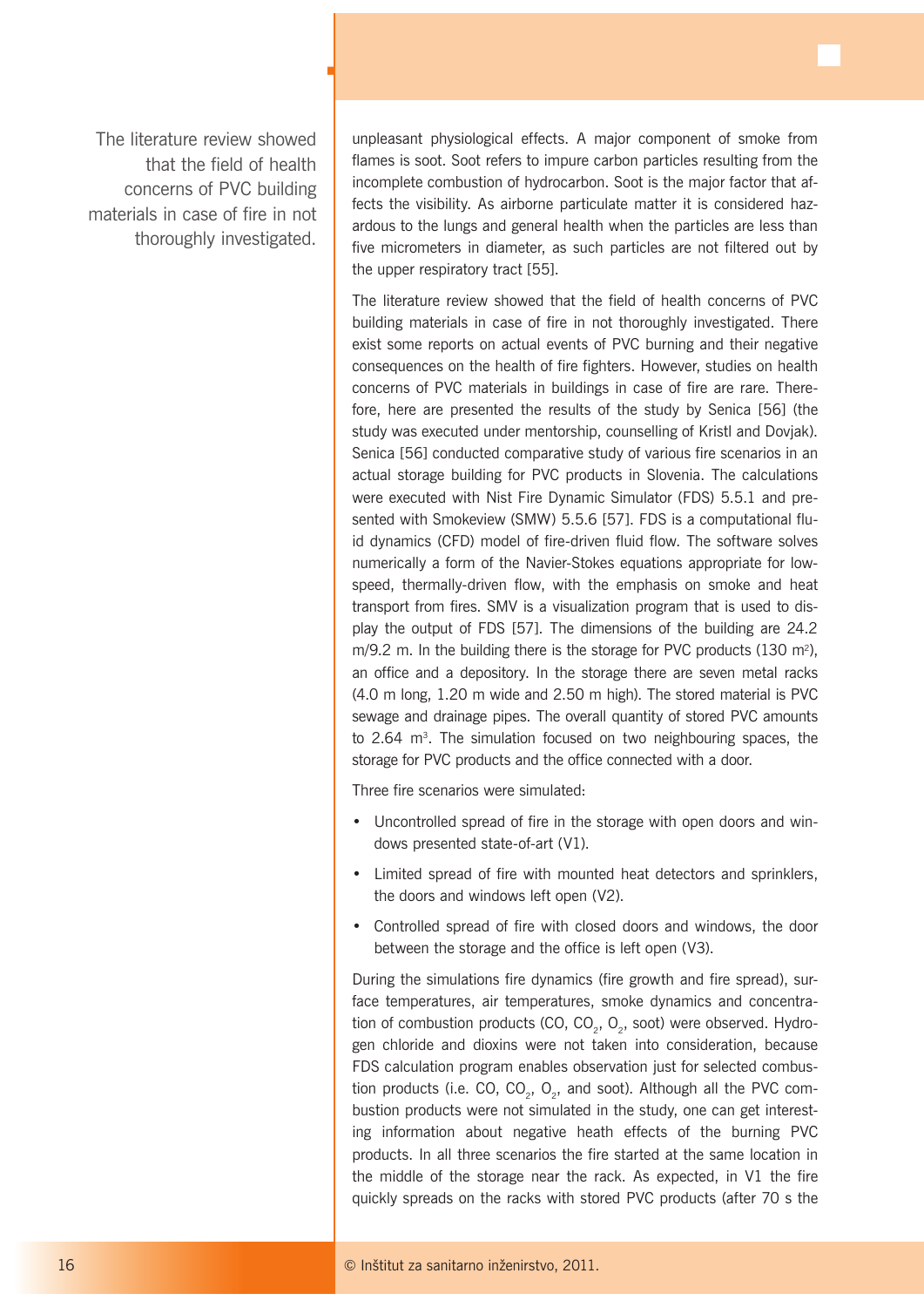first rack is burning, after 150 s the fire spreads to the neighbouring racks). The fire also spreads into the office. After 330 s (when the majority of the material has burnt down) the fire gradually diminishes but does not cease completely until 830 s. As seen in this scenario, the highly flammable composition of the material and large supply of oxygen result in fire accelerating out of control in a fairly short time after the flashover. After 130 s in the storage there is near-zero visibility and after 270 s both spaces are completely filled with smoke; the amount of smoke does not diminish until the end of the simulation in the 900<sup>th</sup> sec. Due to intensive burning of the stored material the concentration of CO is the highest between 200 sec and 300 sec of the simulation, when the concentration reaches 132,853 mg/kg (150,000 ppm or  $171,779$  mg/m<sup>3</sup>). Later the concentration diminishes to  $17,714$  mg/kg  $(22,904 \text{ mg/m}^3 \text{ or } 20,000 \text{ ppm})$ , but the value is still high and life threatening. According to OSHRAE [41]; 11,337 mg/kg (14,659 mg/ m<sup>3</sup>; 12,800 ppm or 1.28 %) causes unconsciousness after 2-3 breaths and death in less than three minutes (**Table 5**). The concentration of CO does not diminish to less than  $10,628$  mg/kg  $(13,742 \text{ mg/m}^3)$  or 12,000 ppm) until 430 s of the fire simulation.

F

In the office the concentration of CO is lower (the maximum concentration of CO is reached after 365 s and amounts to 12,400 mg/kg  $(16,033 \text{ mg/m}^3 \text{ or } 14,000 \text{ ppm})$ , the average concentration during the fire is  $5,314$  mg/kg  $(6,871 \text{ mg/m}^3)$  or  $6,000 \text{ ppm}$ ). Concentration of 5,668 mg/kg (7,329 mg/m3 ; 6,400 ppm or 0.64 %) causes headache and dizziness in one to two minutes, convulsions, respiratory arrest, and death in less than 20 minutes (Table 5) [41]. Besides high concentration of CO,  $CO<sub>2</sub>$  also reaches high levels. After 220-300 s the  $CO<sub>2</sub>$ concentration is 417,539-556,718 mg/kg (539,877-719,836 mg/m3 or 300,000-400,000 ppm). According to OSHAE [47] at 139,180- 1.391,795 mg/kg (179,959-1.799,591 mg/m<sup>3</sup>; 100,000-1.000,000 ppm or 10-100%) CO<sub>2</sub> there occurs rapidly unconsciousness and prolonged exposure to high concentrations results in death from asphyxiation. The second consequence of intensive combustion of the stored material is high amount of the released heat that results in temperatures reaching  $1.600 \degree C - 1.800 \degree C$  at the measuring points after 210 s and 240 s, respectively. The average temperature is 400 °C. Bearing in mind that the temperature that normally causes skin burn is 60 °C a person caught near the fire (standing at the measuring points) would suffer burns after 35 s in the storage and after 90 s in the office. The state-of-art simulation showed that the temperatures and combustion products would cause death after one to two minutes if a person would not evacuate immediately or if intervention team would enter unprotected.

The V2 simulated scenario with open windows and doors and with sprinklers activated at a temperature of 80 °C. The sprinklers prevented the temperatures from exceeding 100 °C (except for a short time between 250 s and 255 s) in the storage. The average temperature in the storage was 60 °C and in the office 26 °C (max. 36 °C in the 125<sup>th</sup> s). The fire was kept under control. The amount of combustion product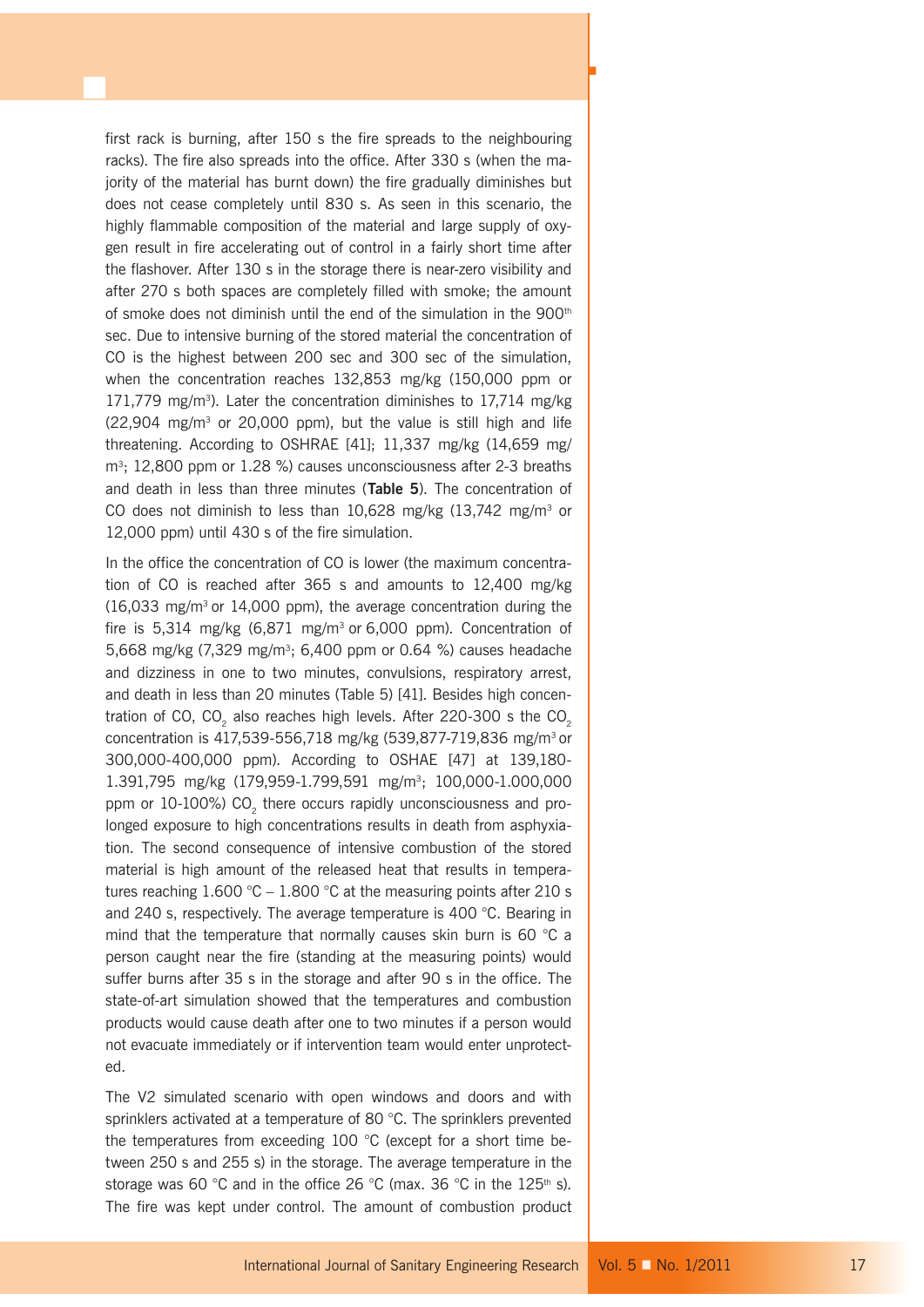gases was kept low (and ventilated into the external air). The concentration of  $CO<sub>2</sub>$  in the storage reached the maximum value of 173,974 mg/ kg (224,949 mg/m<sup>3</sup> or 12,500 ppm) and average value of  $13,918$  mg/ kg (17,996 mg/m<sup>3</sup> or 10,000 ppm). At 13,918 mg/kg (17,996 mg/m<sup>3</sup>; 10,000 ppm or 1 %) the breathing rate increases slightly [47]. The maximum value of 4,871 mg/kg  $(6,299 \text{ mg/m}^3)$  or 3,500 ppm) in the office was reached during the time span from 600 s to 620 s and would not cause harmful effects during acute exposure. The average concentration of CO in the office was 177 mg/kg (229 mg/m<sup>3</sup> or 200 ppm), which causes slightly headache and loss of judgement in exposed persons [41]. In the storage the concentration was kept at about 797 mg/kg  $(1,031 \text{ mg/m}^3 \text{ or } 900 \text{ ppm})$  and did not exceed 974 mg/kg  $(1.260 \text{ mg/m}^3 \text{ or } 1.100 \text{ ppm})$ . CO concentration of 709 mg/kg  $(916 \text{ mg/m}^3 \text{ or } 1.100 \text{ ppm})$ .  $mg/m<sup>3</sup>$  or 800 ppm) may cause dizziness, nausea, and convulsions if a person would not evacuate immediately [41]. Fire did not spread into the office.

ц

In V3 the scenario with closed windows and doors was simulated. The calculation showed that the burning rate was slower due to prevented air inflow. At the beginning of the fire the amount of oxygen was still high. The temperature increased rapidly and at the measuring points it exceeded 100 °C after 75 s in the storage and after 77 s in the office. The maximum temperature in the storage reached 350 °C and stabilised at 400 °C – 500 °C after 350 s. The maximum temperature in the office was 250 °C. A person caught in the building would suffer burns after 20 s in the storage and after 50 s in the office. The smoke filled both spaces very quickly. The concentration of CO constantly increases up to 4,384 mg/kg (5,669 mg/m<sup>3</sup> or 4,950 ppm) in the 900<sup>th</sup> s. The CO<sub>2</sub> concentration reached 31,733 mg/kg  $(41,031 \text{ mg/m}^3)$  or 22,800 ppm) after 200 s. This variant showed higher concentrations of CO and CO<sub>2</sub> at the beginning of the fire (between 0 and 200 s) that the remaining two variants. The concentration stabilised after 300 s (the supply of oxygen was gradually exhausted and the fire diminished).

The comparison shows that the most favourable variant was V2 with heat detectors and sprinklers that limited the fire to the first rack and did not allow spread of fire to the rest of the stored material. As a consequence, the amount of smoke and other combustion products as well as temperatures were lower than in the other described variants. Lower concentrations of combustion products as well as lower temperatures would enable safer evacuation of people than in other variants. Moreover, the occupational exposure limits for CO and CO<sub>2</sub> [42] were not exceeded. The same conclusions were made by Yimin et al. [58]. Yimin et al. [58] showed that low pressure water mist has a strong effect on the suppression of PVC fire as well as on the reduced monoxide and smoke concentrations. The less favourable situation was V1. In the storage CO reached the maximal concentration 132,853 mg/kg between 200 s and 300 s. The maximal concentration of CO was 11,337 mg/kg  $(14,659 \text{ mg/m}^3; 12,800 \text{ ppm} \text{ or } 1.28\%)$  and exceeded lethal concentration by 12 times [41,42]. During that time the maximal concentration of  $CO<sub>2</sub>$  was 695,898 mg/kg. The concentration of  $CO<sub>2</sub>$  reached the le-

Yimin et al. showed that low pressure water mist has a strong effect on the suppression of PVC fire as well as on the reduced monoxide and smoke concentrations.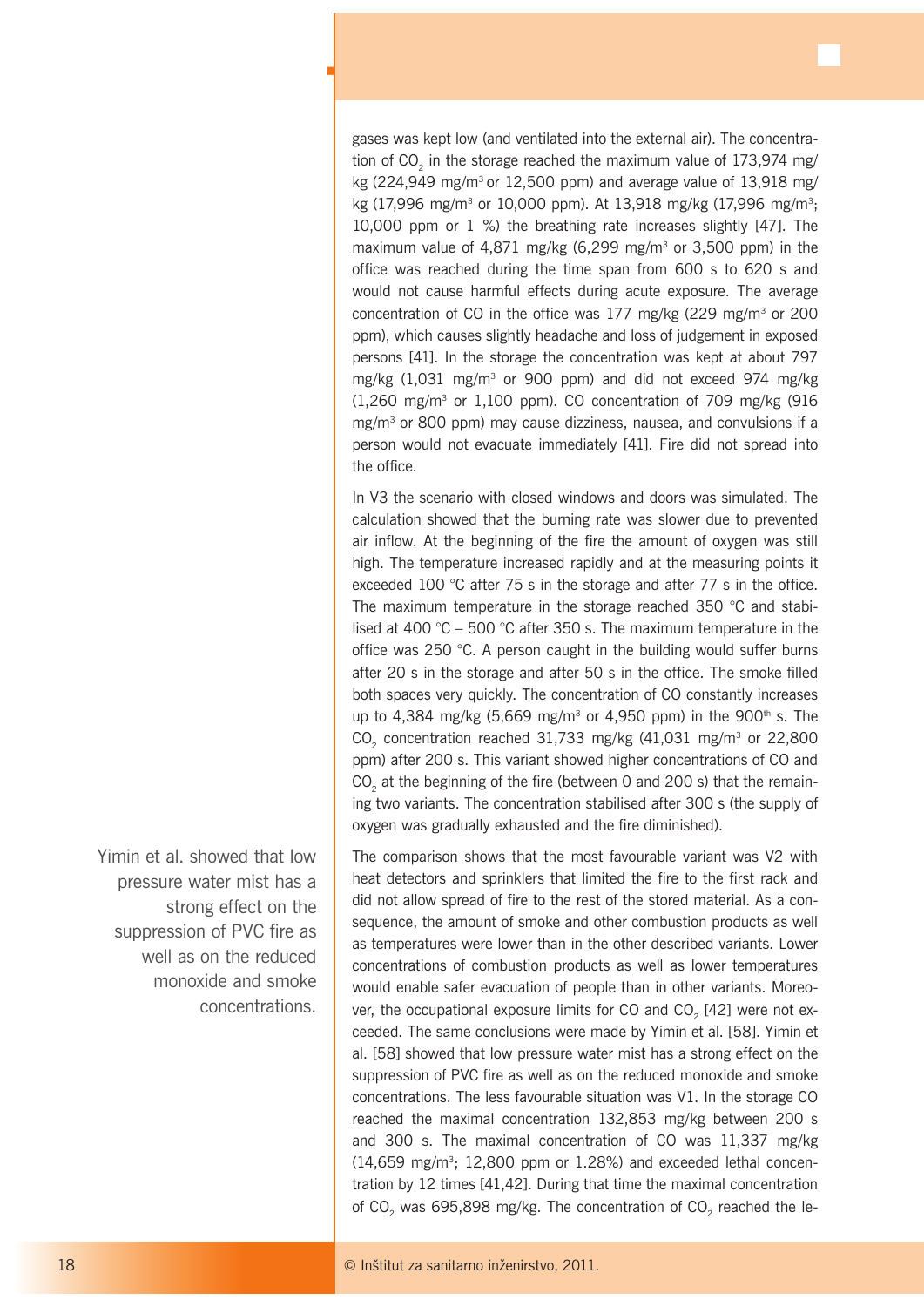thal concentration of 139,179-1.391,795 mg/kg (179,959-1.799,591 mg/m3 100,000-1.000,000 ppm or 10-100%) in 200 s [47]. In V3, the concentration of CO was 30 times lower than concentration in V1, and concentration of  $CO<sub>2</sub>$  was 22 times lower than concentration in V1.

## **4. DISCUSSION**

EU and Slovenian legislations in the filed of PVC materials in the built environment are partial and ill-defined. The same phthalates are used for the production of toys, childcare articles, cosmetics, food contact applications, medical equipment and building materials. Nevertheless, the restrictions on use of PVC materials in the above mentioned products strongly vary:

- DEHP is not permitted for use in the EU in toys and childcare articles or in cosmetics and is subject to certain restrictions in food contact applications. As with all chemical substances, DEHP will have to be registered for use in Europe under the new EU Chemicals legislation REACH [59]. It will also have to eventually undergo authorisation, although this is expected to be granted for its current applications on the basis that its use is adequately controlled [60].
- The European Commission has confirmed that diisodecyl phthalate (DIDP) poses no risk to either human health or the environment from any current use [61].
- In Europe DINP can no longer be used in toys and childcare items that can be put in the mouth, even though the EU scientific risk assessment concluded that its use in toys does not pose a risk to human health or the environment [27].
- The risk assessment conclusions clearly state that there is no need for any further measures to regulate the use of DBP in finished products [62].
- The risk assessment conclusions clearly state that there is presently no need for further information and/or testing of BBP [63].

On the basis of the review of building standards carried out by Senica [56] it can be concluded that there exist no restrictions concerning the chemical composition for PVC construction products. Methods and procedures of measurements for selected phthalates are defined but no declaration of chemical composition of the materials is required. It is interesting that EU repudiates the harmful effect of phthalates that were proven with studies, but on the other side new regulations on restrictions for their marketing and use are adopted, especially for childcare products [64].

The above cited studies on children and adults exposed to PVC building products show positive association between exposure to phthalates and appearance of asthma and allergies (odds ratio 1.20 % - 2.50, 95 % confidence interval). An odds ratio of 1 implies that the appearance of symptoms/illness in a group exposed to hazard is equal to the appearance in unexposed group. An odds ratio greater than one implies that The same phthalates are used for the production of toys, childcare articles, cosmetics, food contact applications, medical equipment and building materials.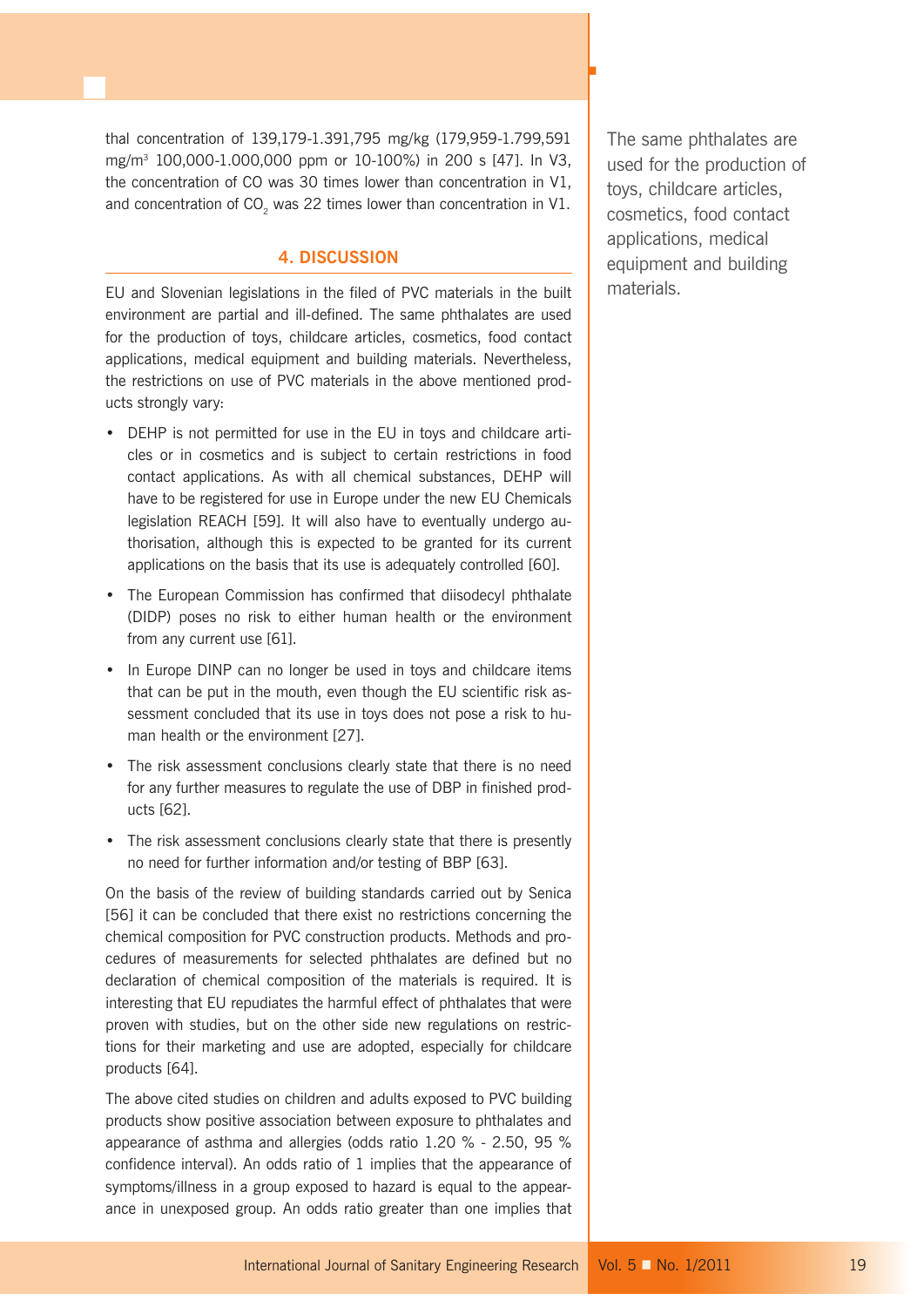In Germany and Austria, a number of towns and cities have decided not to use PVC materials for new public buildings.

ц

that the appearance of symptoms/illness is more likely in the exposed group [20]. Acute exposure (i.e. short-term exposure) may result in mild skin reactions, such as eczema, blush, as well as difficulty in breathing and wheezing. Chronic exposure (i.e. long-term exposure) may cause bronchial obstruction, asthma, skin irritation, mucosa irritation, and respiratory tract irritation. Phthalates are dermal and respiratory irritants that can disrupt the proper functioning of the body's endocrine system and lead to structural abnormalities in the reproductive systems, especially of male population. Moreover, basic raw materials for PVC production are oil and chlorine-with proven carcinogenic effects.

Coadogan [22] argues that despite the scientific facts that have proven the negative impact of PVC materials on human health, ECPI [21] believes that it is now generally agreed that the carcinogenic effects produced by phthalates in rodents are species-specific and of no relevance to humans. In addition, there is no evidence that phthalates produce hormone-like effects at low dose levels that could cause reproductive problems in humans. ECPI asserts that the on-going risk assessments will only be credible and result in appropriate risk reduction strategies if the studies used to define the reproductive endpoints are chosen on their scientific merit rather than on political or precautionary. Phthalates labelled with the skull and crossbones symbol may still be used safely in the workplace. Moreover, European Commission concluded that there is no needed for further measures to regulate phthalates [27,62- 64]. It should be pointed out that the second largest consumer of PVC is building industry; phthalates are present in 50 % of the overall production of PVC. Improvements have been made in the field of toys and food contact applications. It is necessary to restrict phthalates especially in the construction products that are in contact with children. They present a sensitive group with higher risks (quicker accumulation due to lower body weight, higher activity levels and higher intake due to age-related behavioural characteristics).

Despite the fact that ECPI [21] classifies phthalate plasticizers as noncarcinogenic, there exists public concern that chlorinated organics may cause cancer in adults and adverse health and reproductive effects in the offspring of both humans and wildlife. It has already brought regulations and the banning of selected products as well as calls from several groups for an eventual phase out of at least some sectors of the chlorine industry [65]. In Germany and Austria, a number of towns and cities have decided not to use PVC materials for new public buildings. Four of the nine regional capitals in Austria (Vienna, Linz, Salzburg, and Innsbruck) have PVC-free construction policies for public buildings, and two Austrian states have followed suit. More than 100 German communities will no longer use PVC in their new public buildings [66]. A trend to convert to PVC- and DEHP-free products is going on also in hospitals and medical institutions [67].

In the years since, because of public pressure from environmental health groups, shareholder resolutions to major manufacturers and, most significantly, hospital demand, the market has been shifting toward safer alternatives. A major breakthrough in safer materials was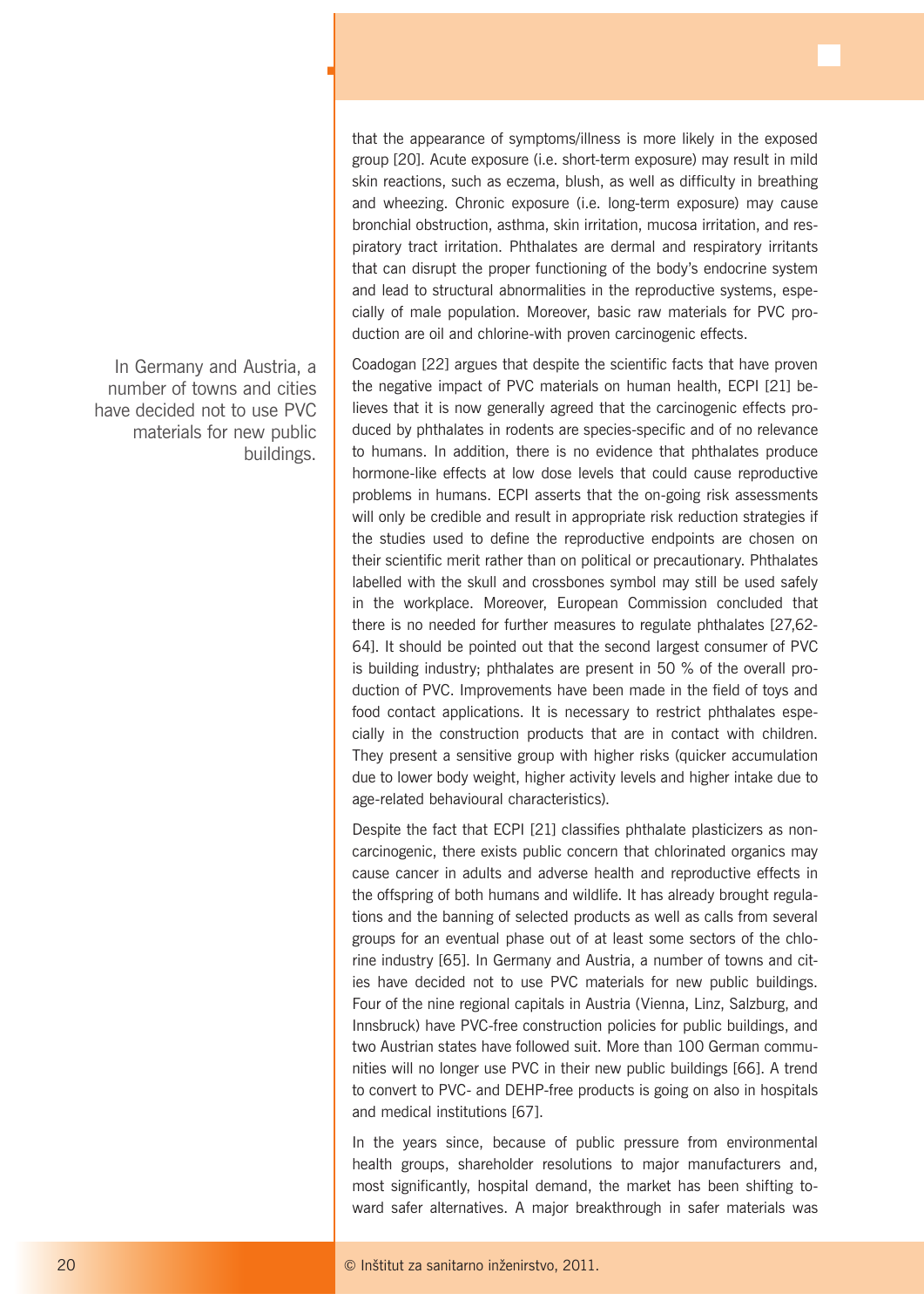announced at CleanMed 2006, when Hospira Inc., became the first leading hospital supplier to launch a full-service, PVC-free, DEHP-free IV container [68]. At CleanMed 2006, Health Care Without Harm also announced a list of more than 100 healthcare organizations that have undertaken efforts to reduce PVC and/or DEHP, including six of the largest group purchasing organizations (GPOs) and some of the leading healthcare systems and hospitals in the country. Vinyl wall guards are being replaced by polycarbonate/ABS blends and polyethylene. Vinyl window treatments are being replaced by polyethylene and polyester. Furniture manufacturers are getting the last PVC out of their products. PVC carpet backings are being replaced by polyolefins, polyurethane, and recycled polyvinyl butyral. Vinyl floors are being replaced by rubber and polyolefins, as well as by the return of the classic linoleum. Replacement of PVC products with safer alternatives has benefits for patient and staff safety and caregiver efficacy, as well as increased environmental responsibility [68].

Against all expectations and against the advice of the government, on May 3<sup>rd</sup> 2011 the French National Assembly (lower house of parliament) passed the first reading of the bill proposed by Yvan Lachaud which seeks to ban the use of phthalates, parabens and alkylphenols. The outcome of the vote has provoked a number of reactions and articles in the media. Some of these articles have implied a change in the regulations and as a result an immediate ban on the substances mentioned above. However, this bill has not yet been passed by the parliament and thus has not come into force. The first reading in the National Assembly is the first step in the ongoing decision-making process. This bill has been presented to the Senate (the upper house) for debate, which is likely to take place in the next couple of months [69].

## **5. CONCLUSIONS**

PVC use in relation to building materials and health issues is not referenced in the legislation of the Republic of Slovenia, or in that of the European Union. First incentives on the local level have already been implemented, which points out the increasing awareness of the public regarding the PVC health impacts. Adoption and implementation of regulations and standards on the marketing and use of phthalates in building materials are the next probable step towards healthier indoor environment. The literature review on health concerns associated with phthalate exposure in everyday life let us conclude that phthalates have adverse health effects. Most exposed population is young children and certain groups of adults during occupational exposure. Various studies have indicated that these chemicals may be endocrine disruptors and may lead to the development of asthma, allergies, or related respiratory effects. These findings underline the need to consider the health aspects of materials used for constructional complexes. Regarding the conclusions of the reviewed studies, the recommendations for prevention of negative health effects of PVC materials are systematically unfolded. They include the actions regarding the whole life cycle of PVC Various studies have indicated that these chemicals may be endocrine disruptors and may lead to the development of asthma, allergies, or related respiratory effects.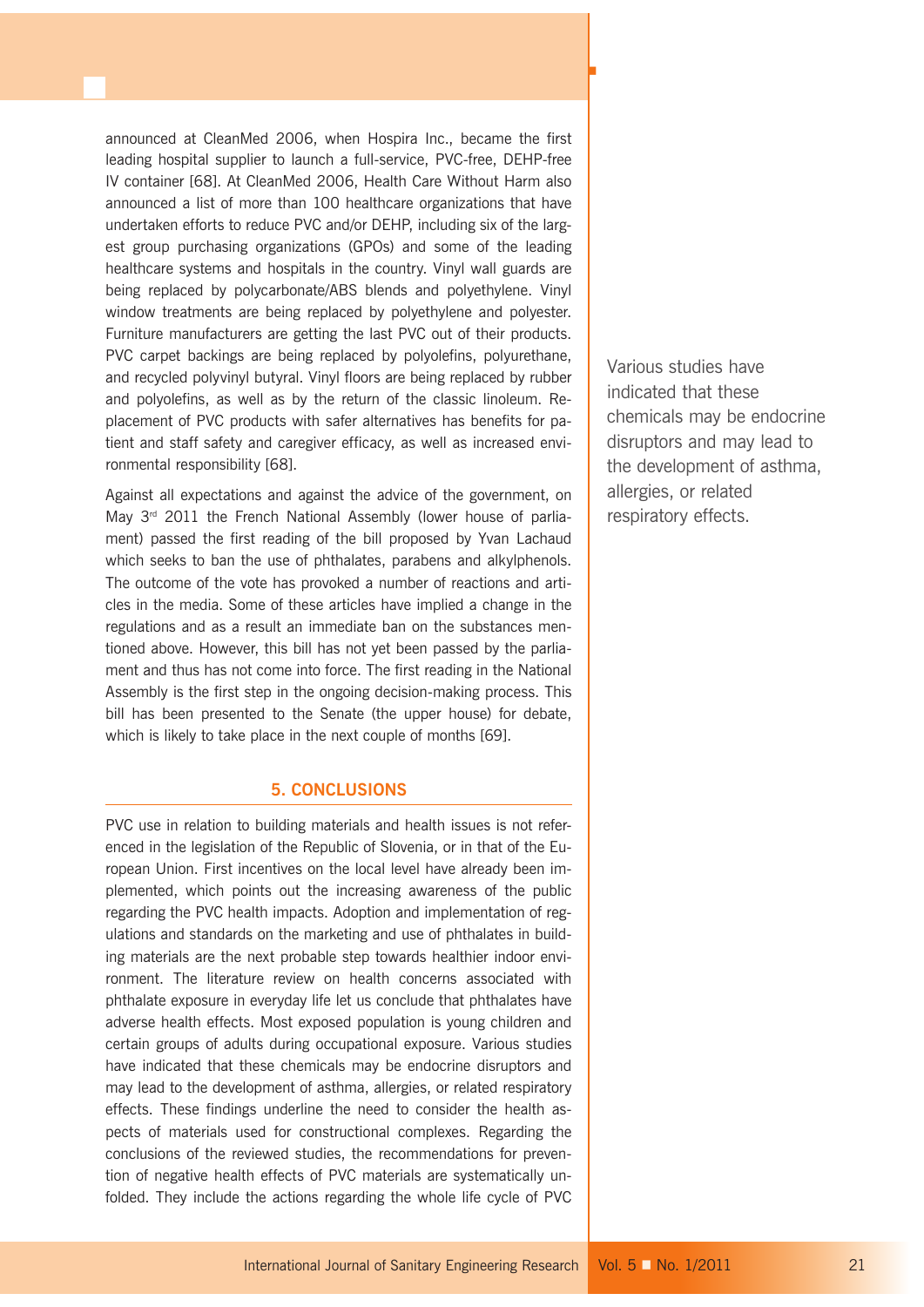

List of recommendations.

ц

| Level of control                                                         | Recommendation                                                                                                                                                                                                                                                                                                                                                                                                                                                                                                                                                                                                                                                                                                                                                                                                                                                                         |
|--------------------------------------------------------------------------|----------------------------------------------------------------------------------------------------------------------------------------------------------------------------------------------------------------------------------------------------------------------------------------------------------------------------------------------------------------------------------------------------------------------------------------------------------------------------------------------------------------------------------------------------------------------------------------------------------------------------------------------------------------------------------------------------------------------------------------------------------------------------------------------------------------------------------------------------------------------------------------|
| Legislation                                                              | • Adoption and implementation of national and international regulations and standards especially<br>on PVC restrictions in construction products.<br>• Restrictions concerning the chemical composition of used PVC materials for construction<br>products.<br>• Definition of methods and procedures of measurements for phthalates in construction<br>products.                                                                                                                                                                                                                                                                                                                                                                                                                                                                                                                      |
| <b>Production</b>                                                        | • Change of toxic chemicals (plastificators-phthalates, stabilisators-organic compounds based on<br>lead, zinc, barium, or cadmium; substances that reduce the rate of burning-chlorinated<br>paraffin) with safer alternatives (i.e. production of PVC-free, phthalate-free, DEHP-free<br>products, etc.).<br>• Production of biodegradable plastic materials.                                                                                                                                                                                                                                                                                                                                                                                                                                                                                                                        |
| <b>Use</b><br><b>Normal use</b><br><b>Extraordinary</b><br>circumstances | • Use of healthy and environment friendly building materials.<br>• Use of safer alternatives: i.e. PE foil instead of PVC foil; bamboo, wood, stone, cork; linoleum<br>flooring, ceramic tile, glass tile, rubber carpets instead of PVC flooring or wall to wall carpets;<br>wooden window frames instead of PVC frames; bituminous tape, polyethylene tape,<br>polypropylene plate, glass plate or ceramic tiles instead of PVC tape. Alterative to PVC pipes<br>are ductile stainless thin pipes, concrete pipes or polyethylene pipes.<br>Compliance with basic requirements of EU Regulation EU 305/2011 [70] on harmonized<br>$\bullet$<br>conditions for the marketing of construction products: Safety in case of fire; Hygiene, health<br>and the environment; Sustainable use of natural resources.<br>• Life cycle analysis (LCA) has to be carried out.                    |
| Waste<br>management<br>strategy                                          | Waste management strategy includes hierarchical actions (1-5):<br>1. Prevention (avoidance), minimization, and reuse of PVC waste materials<br>• An important method of waste management is the prevention of PVC waste material being<br>created.<br>• Methods of avoidance include reuse of second-hand PVC products and designing products<br>that use less material to achieve the same purpose.<br>2. Recycling<br>• Recycled plastic from plastic cans can be used for plastic pipes.<br>3. Incineration<br>• Control of combustion products (dioxins) and water leakage polluted with heavy metals<br>(chlorine, lead, cadmium).<br>4. Waste treatment<br>• Dechlorination of CI component must be removed from any waste PVC.<br>5. Final disposal<br>• Management of waste water leakages (soil and water contamination with phthalates, heavy<br>metals)<br>Fire prevention. |

material with the emphasis on the use of PVC materials in buildings during their product use phase (**Table 8**).

The overview of studies on the use of PVC materials in case of fire shows that PVC presents serious problem because of high burn rate that results in high temperatures, dense soot, and other toxic combustion products such as hydrogen chloride gas. The results of Senica [56] show that CO and  $CO<sub>2</sub>$  rapidly reach life threatening concentrations. Storage of PVC materials requires high level of safety measures. It can be assumed that similar effect may be detected in case of fire in buildings, especially if PVC material is used in large quantities and as covering material.

Adverse effects related with use of PVC materials can be also detected in other phases of PVC life cycle (**Table 8**). For example the recycled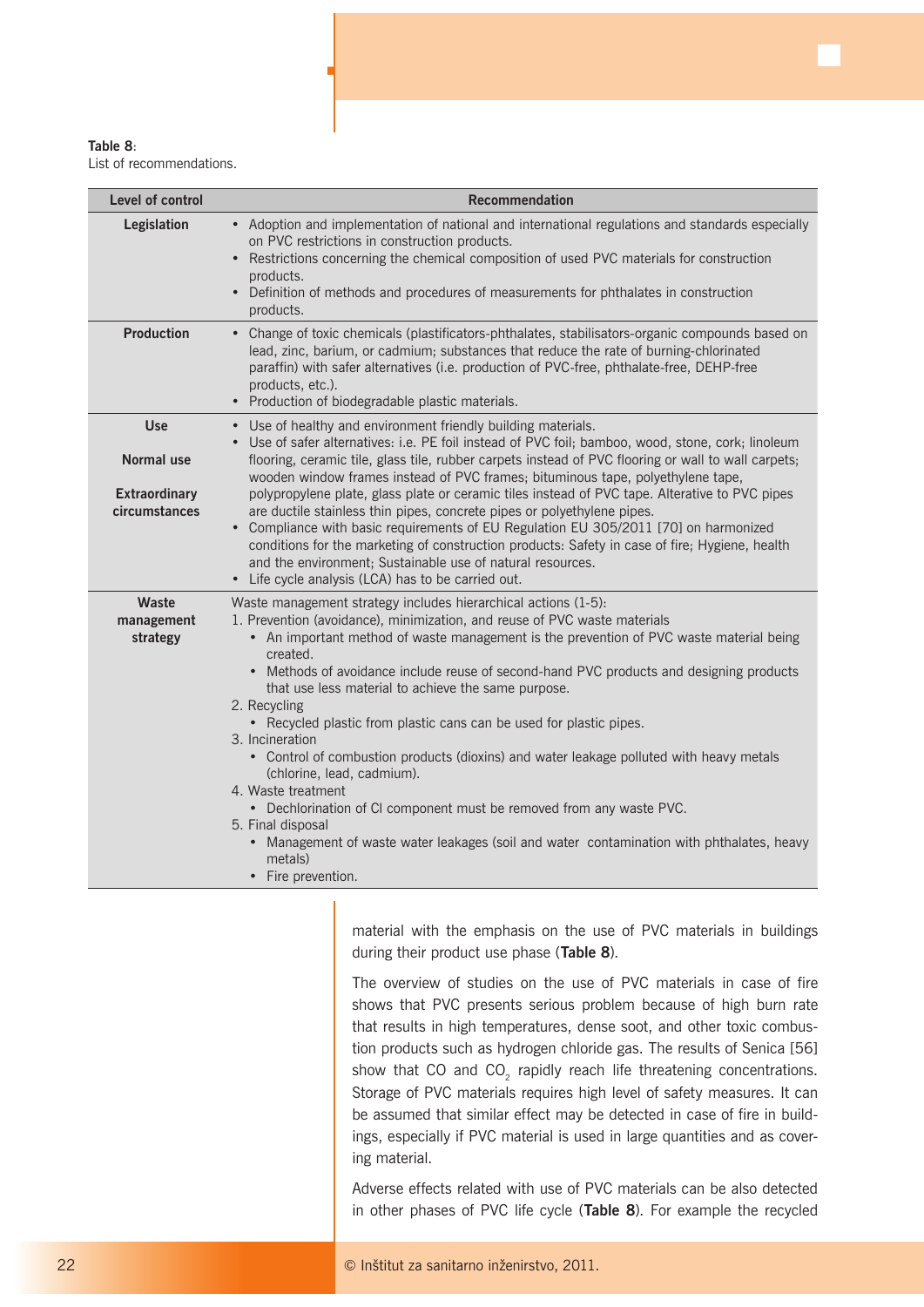waste plastic is used for new products, where the composition remains more or less the same (i.e. recycled PVC used for plastic pipes). Moreover, every uncontrolled phase of waste management may be connected to environmental and health problems: i.e. uncontrolled final disposal and eventual fires result in release of toxic combustions products; uncontrolled waste water leakages lead to water pollution; uncontrolled incineration may results in air pollution.

Additional research, further measurements of phthalate release from building materials and health impacts are needed to achieve the uniform opinion about health risks of phthalates on human health. Research and development for searching new alternatives, non toxic chemicals for safer production, use of PVC free materials and improvements on the level of waste treatment are needed.

## **6. REFERENCES**

- [1] European PVC organization. How is PVC used: http://www.pvc.org/ How-is-PVC-Used (25.08.2011).
- [2] Belliveau M, Lester S. PVC Bad News Comes in 3s; The Poison Plastic, Health Hazards and the Looming Waste Crisis. Center for Health, Environment and Justice, Environmental Health Strategy Center: http://www. pvcinformation.org/assets/pdf/BadNewsComesIn3s.pdf (25.08.2011).
- [3] Eurostat. Database. Environment. Waste statistics: http://epp.eurostat. ec.europa.eu/portal/page/portal/eurostat/home/ (10.5.2011).
- [4] Evans GW, McCoy JM. When buildings don't work: The role of architecture in human health. Env.Pschy. 1998; 18: 85–94.
- [5] Heudorf U, et al. Phthalates: toxicology and exposure, Int J Hyg Environ Health 2007; 210: 623–634.
- [6] Staples CA, et al. The environmental fate of phthalate esters: a literature review. Chemosphere 1997; 35 (4): 667–749.
- [7] Jaakkola JJK, et al. Surface materials in the home and development of bronchial obstruction in young children in Oslo, Norway. Am J Public Health 1999; 84(2): 188–192.
- [8] Šarič M, et al. Malignant Tumors of the Liver and Lungs in an Area with A PVC Industry. Environ Health Prespect 1976; 17: 189-192.
- [9] Kavlock R, et al. NTP Center for the Evaluation of Risks to Human Reproduction: phthalates expert panel report on the reproductive and developmental toxicity of butyl benzyl phthalate. Reprod Toxicol 2002a; 16: 453–487.
- [10] Blount BC, et al. Levels of seven urinary phthalate metabolites in a human reference population, Environ Health Perspect 2000; 108: 979– 982.
- [11] Council of European Union. Protection against chemicals: http://consilium.europa.eu/showFocus.aspx?lang=SL&focusID=434 (25.08.2011).
- [12] Tuomainen A, et al. Experimental PVC Material Challenge in Subjects with Occupational PVC Exposure. Environ Health Prespect 2006; 114 (9): 1409-1413.
- [13] Brooks SM, Vandervort R. Polyvinyl chloride film thermal decomposition products as an occupational illness. J Occup Med 1977; 19(3): 192– 196.
- [14] Eisen EA, et al. Across-shift changes in the pulmonary function of meatwrappers and other workers in the retail food industry. Scand J Work Environ Health 1985; 11(1):21–26.

Research and development for searching new alternatives, non toxic chemicals for safer production, use of PVC free materials and improvements on the level of waste treatment are needed.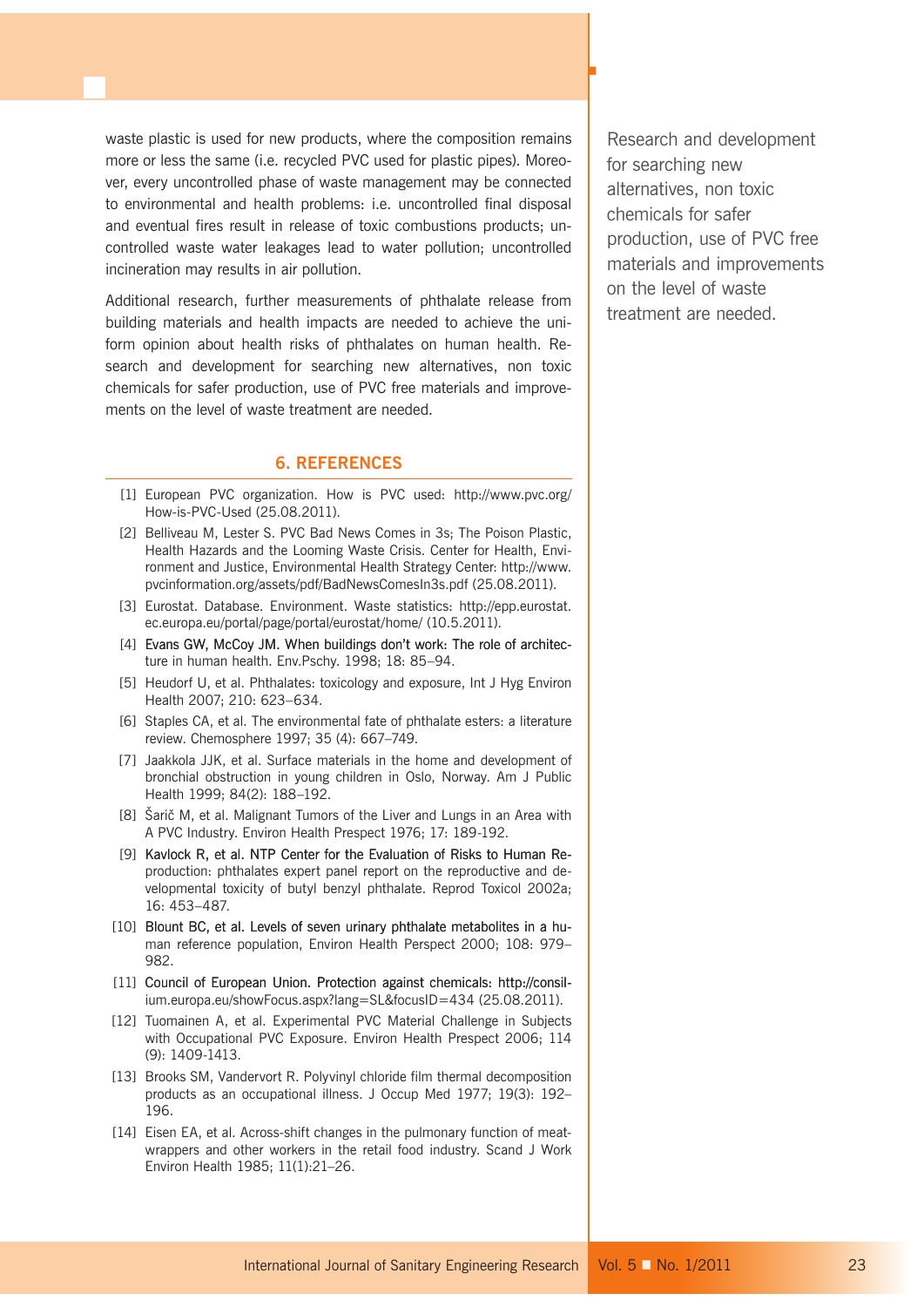ц

- [16] Jaakkola JJK, et al. Plastic wall materials in the home and respiratory health in young children. Am J Public Health 2000; 90: 797–799.
- [17] Bornehag CG, et al. The association between asthma and allergic symptoms in children and phthalates in house dust: a nested case–control study. Environ Health Perspect 2004; 112: 1393–1397.
- [18] Jaakkola JJK, et al. Interior Surface Materials and Asthma in Adults: A Population-based Incident Case-Control Study. American Journal of Epidemiology 2006; 164 (8): 742-749.
- [19] Jaakkola JJK, Knight TL. The Role of Exposure to Phthalates from Polyvinyl Chloride Products in the Development of Asthma and Allergies: A Systematic Review and Meta-analysis. Environ Health Prespect 2008; 116 (7): 845-53.
- [20] Yassi A, et al. Basic Environmental Health. Oxford: Oxford University Press, 2001: 456.
- [21] European Council for Plasticisers and Intermediates. Plasticisers and Flexible PVC Information Centre. EU Commission report on endocrine disruptors: http://www.plasticisers.org/media/10/56/EU-Commission-report-on-endocrine-disruptors/?cntnt01orderby=Date+DESC&cntnt01det ailpage=media-resources&cntnt01limit=2&cntnt01origid=15 (25.08.2011).
- [22] Cadogan D. Health and environmental impact of phthalates. Plastics Additives and Compounding 2002; 4 (6): 28-29.
- [23] International Labour Organization: http://www.ilo.org/global/lang--en/index.htm (25.08.2011).
- [24] International Labour Organization. International Occupational Safety and Health Information Centre. Di(2-ethylhexyl)phthalate: http://www2.ilo. org/legacy/english/protection/safework/cis/products/icsc/dtasht/\_icsc02/ icsc0271.htm (25.08.2011).
- [25] International Labour Organization. International Occupational Safety and Health Information Centre. Diisodecyl phthalate: http://www2.ilo.org/ legacy/english/protection/safework/cis/products/icsc/dtasht/\_icsc08/ icsc0875.htm (25.08.2011).
- [26] International Labour Organization. International Occupational Safety and Health Information Centre. Dibutyl phthalate: http://www2.ilo.org/legacy/english/protection/safework/cis/products/icsc/dtasht/\_icsc00/ icsc0036.htm (25.08.2011).
- [27] DINP Information Centre. EU Risk Assessment: http://www.dinp-facts. com/RA
- [28] European Union Risk Assessment Report. Dibutyl phthalate: http:// www.dbp-facts.com/upload/documents/document30.pdf (25.08.2011).
- [29] Council Directive 67/548/EEC of 27 June 1967 on the approximation of laws, regulations and administrative provisions relating to the classification, packaging and labelling of dangerous substances: http://eur-lex.europa.eu/LexUriServ/LexUriServ.do?uri=CELEX:31967L0548:en:NOT (25.08.2011).
- [30] Centres for Disease Control and Prevention. National Report on human exposure to environmental chemicals. Phthalates: http://www.cdc.gov/ exposurereport/Phthalates\_FactSheet.html (25.08.2011).
- [31] Romero-Franco M, et al. Personal care product use and urinary levels of phthalate metabolites in Mexican women. Environment International 2011; 37 (5): 867-871.
- [32] Guo Y, et al. Phthalate metabolites in urine from China, and implications for human exposures. Environment International, 2011; 37 (5): 893- 898.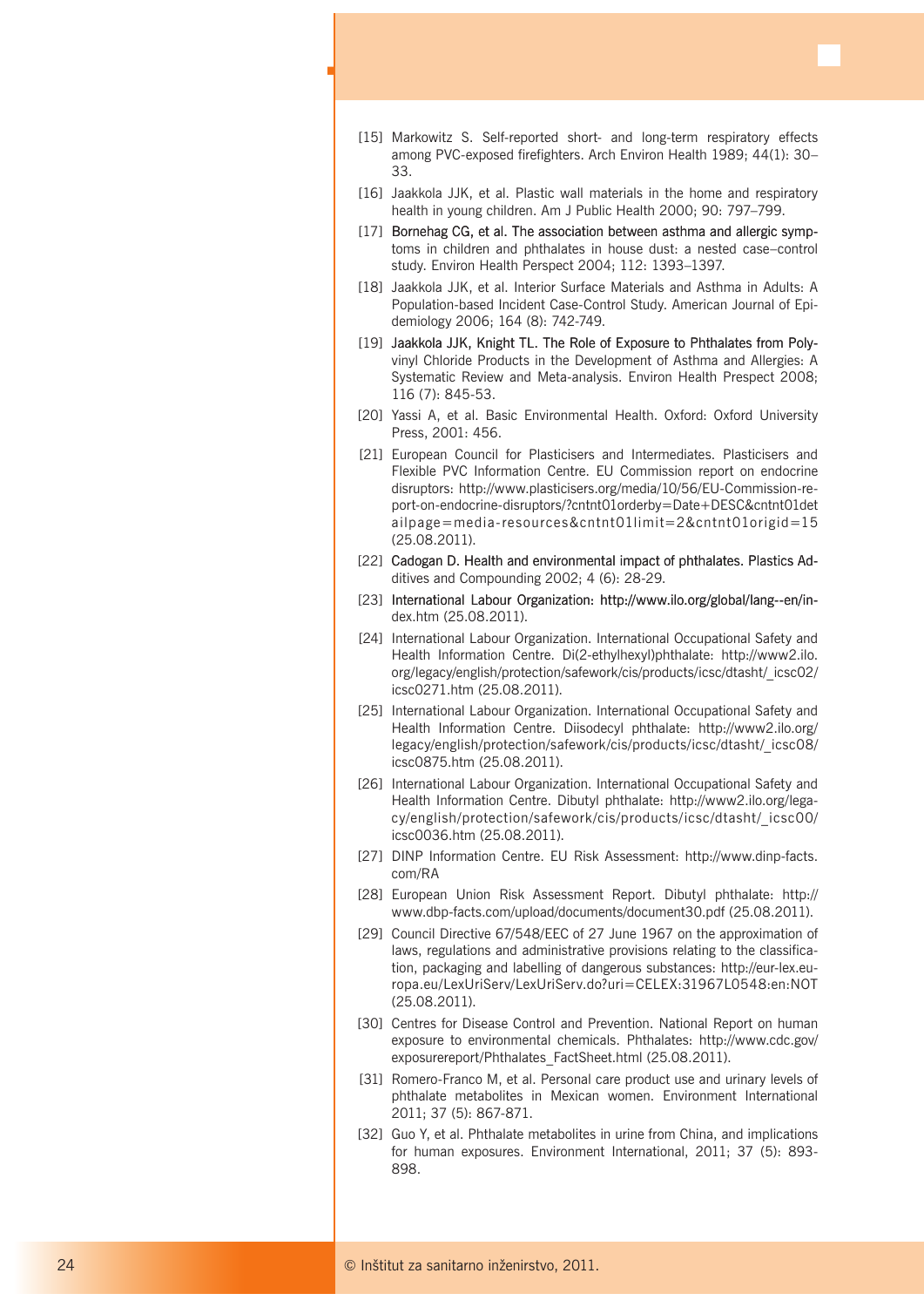[33] Frederiksen H, et al. Urinary excretion of phthalate metabolites in 129 healthy Danish children and adolescents: Estimation of daily phthalate intake. Environmental Research 2011; 111(5): 656-663.

- [34] Public Health. Scientific committees EU: http://ec.europa.eu/health/scientific\_committees/environmental\_risks/sctee/index\_en.htm (25.08.2011).
- [35] European Food Safety Authority: http://www.efsa.europa.eu/EFSA/efsa locale-1178620753812\_1178620770396.htm (25.08.2011).
- [36] DEP Information Centre: http://www.dep-facts.com/Q&A (25.08.2011).
- [37] Tukiainen H. Experimental PVC Material Challenge in Subjects with Occupational PVC Exposure. Environ Health Prespect 2006; 114 (9): 1409-1413.
- [38] Chino S., et al. Study on emission of decomposed chemicals of esters contained in PVC flooring and adhesive. Building and Environment 2009; 44: 1337–1342
- [39] Material Safety Data Sheet. PVC: http://www.solusii.com/PDFs/PVC-MSDS.pdf (25.08.2011).
- [40] Baitz M, et al. Life Cycle Assessment of PVC and of principal competing materials, Commissioned by the European Commission: http://ec.europa.eu/enterprise/sectors/chemicals/files/sustdev/pvc-final\_report\_lca\_ en.pdf (25.08.2011).
- [41] Occupational Safety and Health Administration. Occupational Safety and Health Guideline for Carbon Monoxide: http://www.osha.gov/SLTC/ healthguidelines/carbonmonoxide/recognition.html (25.08.2011).
- [42] National Institute for Occupational Safety and Health. Recommendations for occupational safety and health: Compendium of policy documents and statements. DHHS (NIOSH) Publication No. 92-100. Cincinnati, OH: U.S. Department of Health and Human Services, Public Health Service, Centers for Disease Control, National Institute for Occupational Safety and Health, 1992.
- [43] American Conference of Governmental Industrial Hygienists. Threshold limit values for chemical substances and physical agents and biological exposure indices for 1994-1995. Cincinnati, OH: American Conference of Governmental Industrial Hygienists, 1994.
- [44] 29 Code of Federal Regulations. Table Z-1. Limits for Air Contaminants. Washington, DC: U.S. Government Printing Office, Office of the Federal Register: http://www.osha.gov/pls/oshaweb/owadisp.show\_document?p\_ table=standards&p\_id=9992 (25.08.2011)
- [45] New Jersey Department of Health. Hazardous substance fact sheet: Carbon monoxide. Trenton, NJ: New Jersey Department of Health, 1992.
- [46] Material Safety Data Sheet. Carbon Dioxide: http://www.airgas.com/ documents/pdf/1013.pdf (25.08.2011).
- [47] Occupational Safety and Health Administration. Chemical Sampling Information. Carbon Dioxide: http://www.osha.gov/dts/chemicalsampling/ data/CH\_225400.html (25.08.2011).
- [48] Hydrogen Chloride facts. Texas Department of State Health Services: http://www.dshs.state.tx.us/epitox/fact\_sheets/hydrogenchloride.pdf (25.08.2011).
- [49] Dyer RF, Esch VH. Polyvinyl Chloride Toxicity in Fires. JAMA 1976; 235(4): 393-397.
- [50] Walsh B. Healthy Buildings Network. Investigation Finds PVC for Vinyl Flooring Killed Workers: http://www.healthybuilding.net/ news/070323pvc\_killed\_workers.html (25.08.2011).
- [51] Lestari F. et al. An alternative method for fire smoke toxicity assessment using human lung cells. Fire Safety Journal 2006; 41: 605–615.
- [52] Health Protection Agency. Toxicological overview. Dioxins (2,3,7,8-Tetrachlorodibenzo-p-dioxin): http://www.hpa.org.uk/web/HPAwebFile/ HPAweb\_C/1225960578046 (25.08.2011).